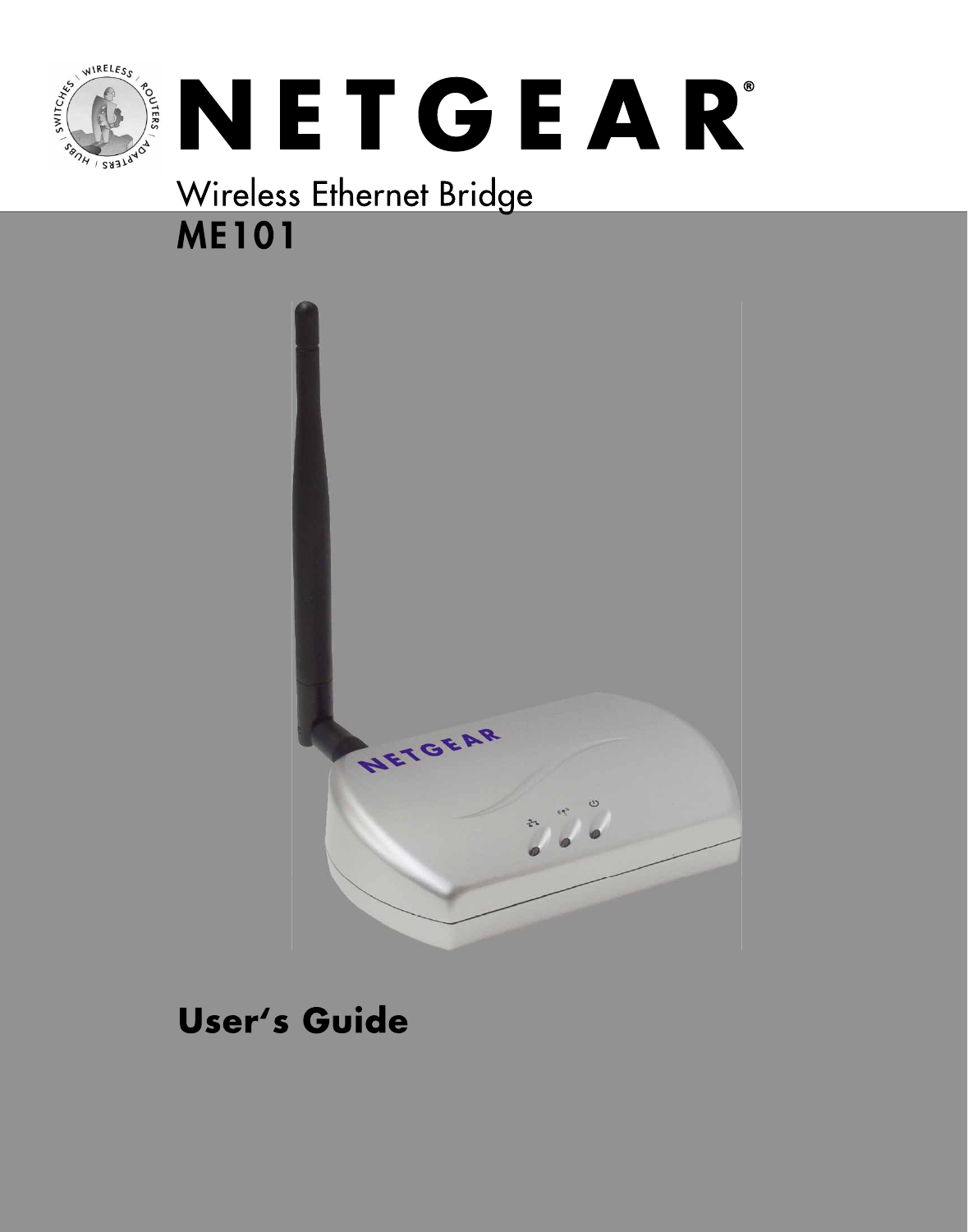# **Table of Contents**

| Identifying the Wireless Network Name (SSID), IP Address,     |  |
|---------------------------------------------------------------|--|
|                                                               |  |
| Configuring the Bridge for Your Wireless Network 9            |  |
|                                                               |  |
|                                                               |  |
| Enabling WEP Security on the Bridge 11                        |  |
| Using the Browser-based Configuration Software 12             |  |
| ME101 802.11b Wireless Ethernet Bridge Lights and Settings 15 |  |
| ME101 802.11b Wireless Ethernet Bridge Lights 15              |  |
| Restoring the Bridge to the Default Settings 15               |  |
| ME101 802.11b Wireless Ethernet Bridge Status Settings 16     |  |
|                                                               |  |
| ME101 802.11b Wireless Ethernet Bridge Specifications 20      |  |
|                                                               |  |
|                                                               |  |
|                                                               |  |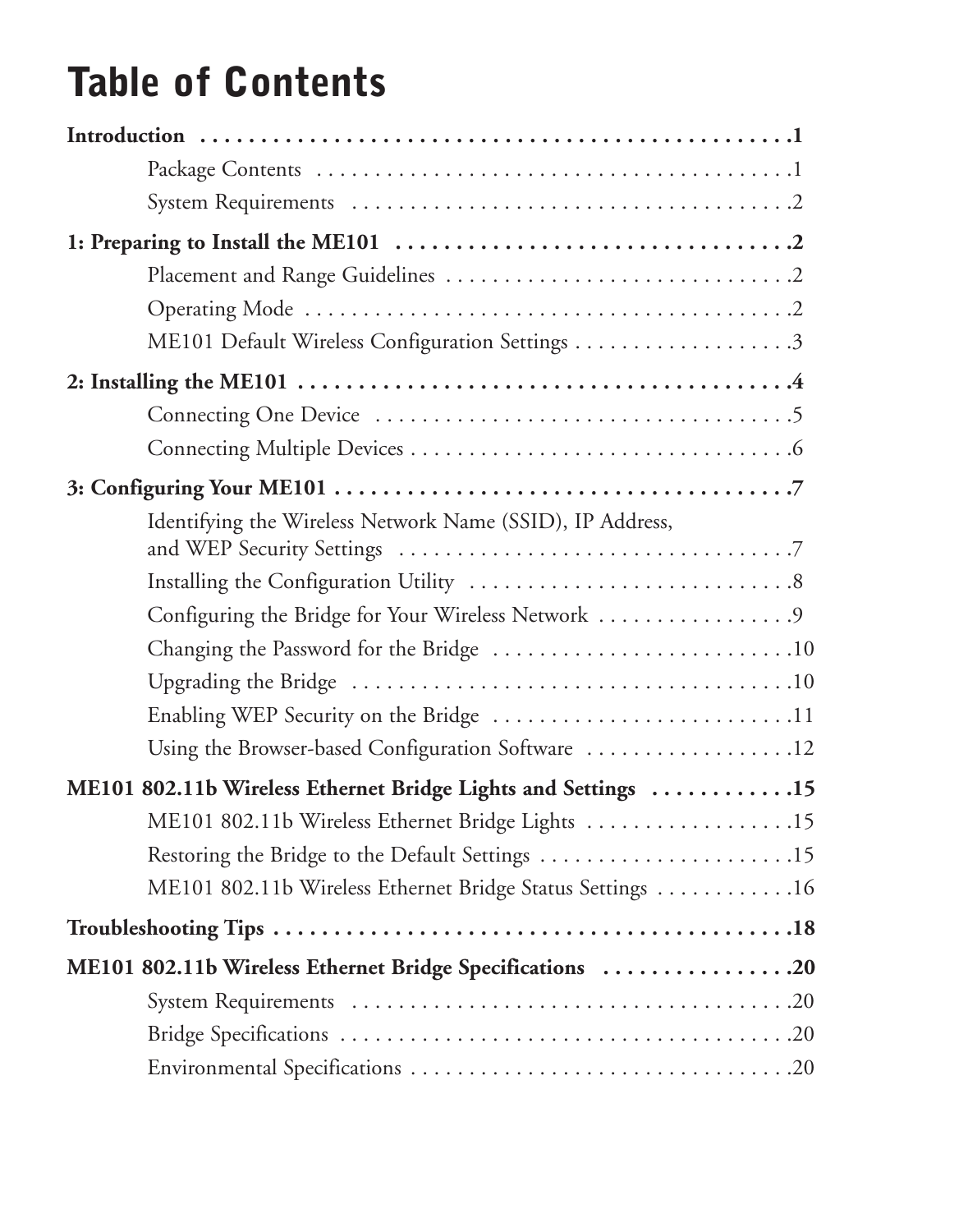# **Introduction**

Thank you for purchasing a NETGEAR ME101 802.11b Wireless Ethernet Bridge. With this bridge you can connect a gaming console, personal computer, printer, or other Ethernetenabled device to communicate with your wireless router or access point. If you have a hub, you can connect more than one Ethernet-enabled device to communicate with your wireless router or access point through the bridge.

This guide shows you how to connect the bridge and configure it with your wireless router or access point. Setup is easy – follow the instructions in this guide and your network will be up and running quickly.



#### **Package Contents**

The product package should contain the following items:

- ME101 802.11b Wireless Ethernet Bridge
- Power adapter
- Ethernet crossover cable
- *Resource CD for Wireless Ethernet Bridge*, including:
	- Configuration Utility software
	- User's Guide for the Model ME101 802.11b Wireless Ethernet Bridge in Adobe® Acrobat® PDF file format
- *Installation Guide*
- Warranty card
- Support information card 1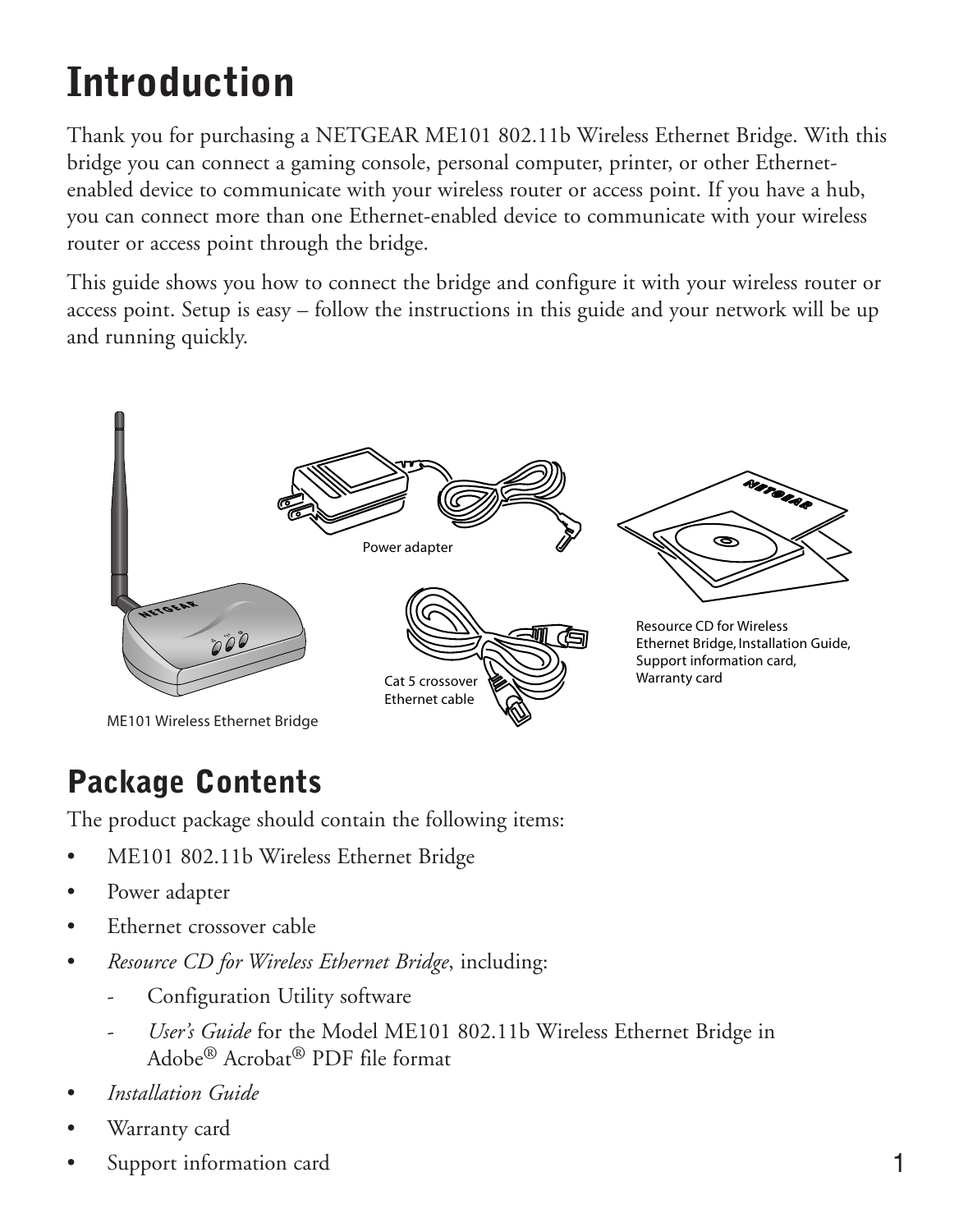## **System Requirements**

Before installing the ME101 802.11b Wireless Ethernet Bridge, please make sure that these minimum requirements have been met:

• You must have a wireless network set up with either a wireless router or access point.

If the default settings on the bridge do not work or if you have multiple ME101 bridges in your network, you will need to configure the bridge. To configure the bridge with the configuration utility, you must have a personal computer with:

- Windows® 98 or 98SE, Me, 2000, or XP.
- A CD-ROM drive.
- 2 Megabytes of free hard disk space.

If you don't have a Windows-based computer or a CD-ROM drive, you may use Internet browser software to configure the bridge.

# **Preparing to Install the ME101 1**

### **Placement and Range Guidelines**

Computers and other Ethernet-enabled devices can connect over 802.11b wireless networks indoors at a maximum range of approximately 500 feet. However, the operating distance or range of your wireless connection can vary significantly based on the physical location of the ME101 802.11b Wireless Ethernet Bridge. For best results, avoid potential sources of interference, such as:

- Large metal surfaces
- Microwaves
- 2.4 GHz cordless phones

In general, 802.11b wireless devices can communicate through walls. However, if the walls are constructed with concrete or have metal (or metal mesh), the effective range will decrease if such materials are between the wireless devices.

## **Operating Mode**

The ME101 Wireless Ethernet Bridge operates only in infrastructure mode. In this mode devices and computers communicate with each other by first going through a wireless router or access point. For example, infrastructure mode is used when you have computers in a house connected to an access point that is attached to a router, which lets multiple computers share a single cable or DSL broadband Internet connection.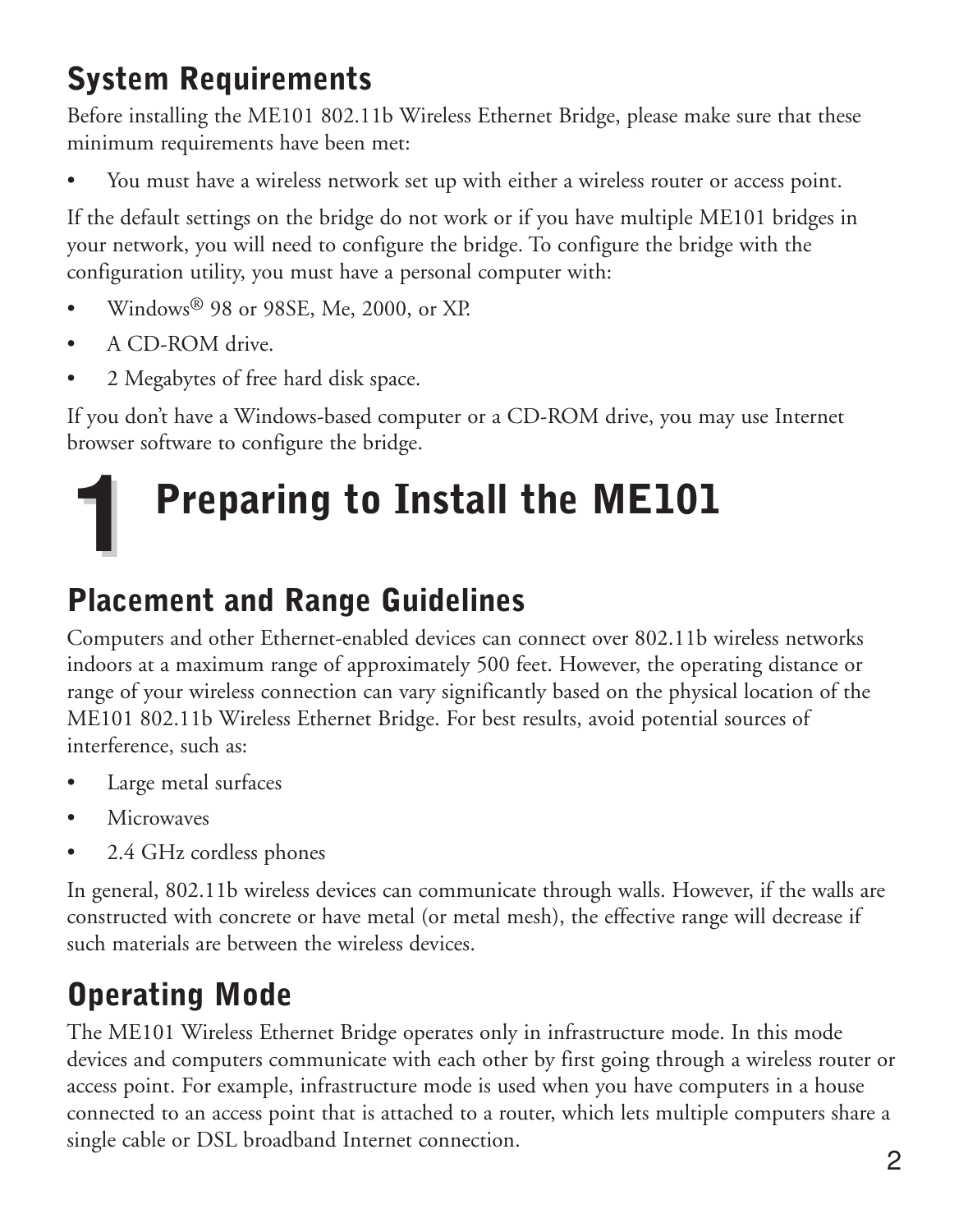### **ME101 Default Wireless Configuration Settings**

**Note:** If you are setting up a new wireless network, please set up the network and make sure it works *before* adding the ME101 Wireless Ethernet Bridge into the network.

You will need to identify the wireless configuration and security parameters already defined in your wireless network.

**Note:** All NETGEAR, Inc. 802.11b wireless access products use the same factory settings as the ME101 and will work without any configuration changes.

The factory default settings for your ME101 802.11b Wireless Ethernet Bridge are:

- Mode (Infrastructure or Ad-Hoc): **Infrastructure**
- Wireless network name Service Set Identification (SSID): **Any**

**Note: Any** means the bridge will connect to the first access point or wireless router that responds to the bridge's request for connection. This may not be the strongest signal or the closest access point or router. For the ME101 Wireless Ethernet Bridge to communicate with a specific wireless router or access point, both devices must be configured with the same SSID.

- User ID: **admin**
- Password: **password**
- Authentication type: **Auto**
- WEP security: **Disabled**
- Country/Region: **U.S.A.**

**Warning:** Having the bridge set to the wrong country or region may result in the violation of local laws.

• IP address: **192.168.0.200**

**Note:** Each device in the network must have a unique IP address. If you have multiple ME101 bridges in the network, only one can use the default address.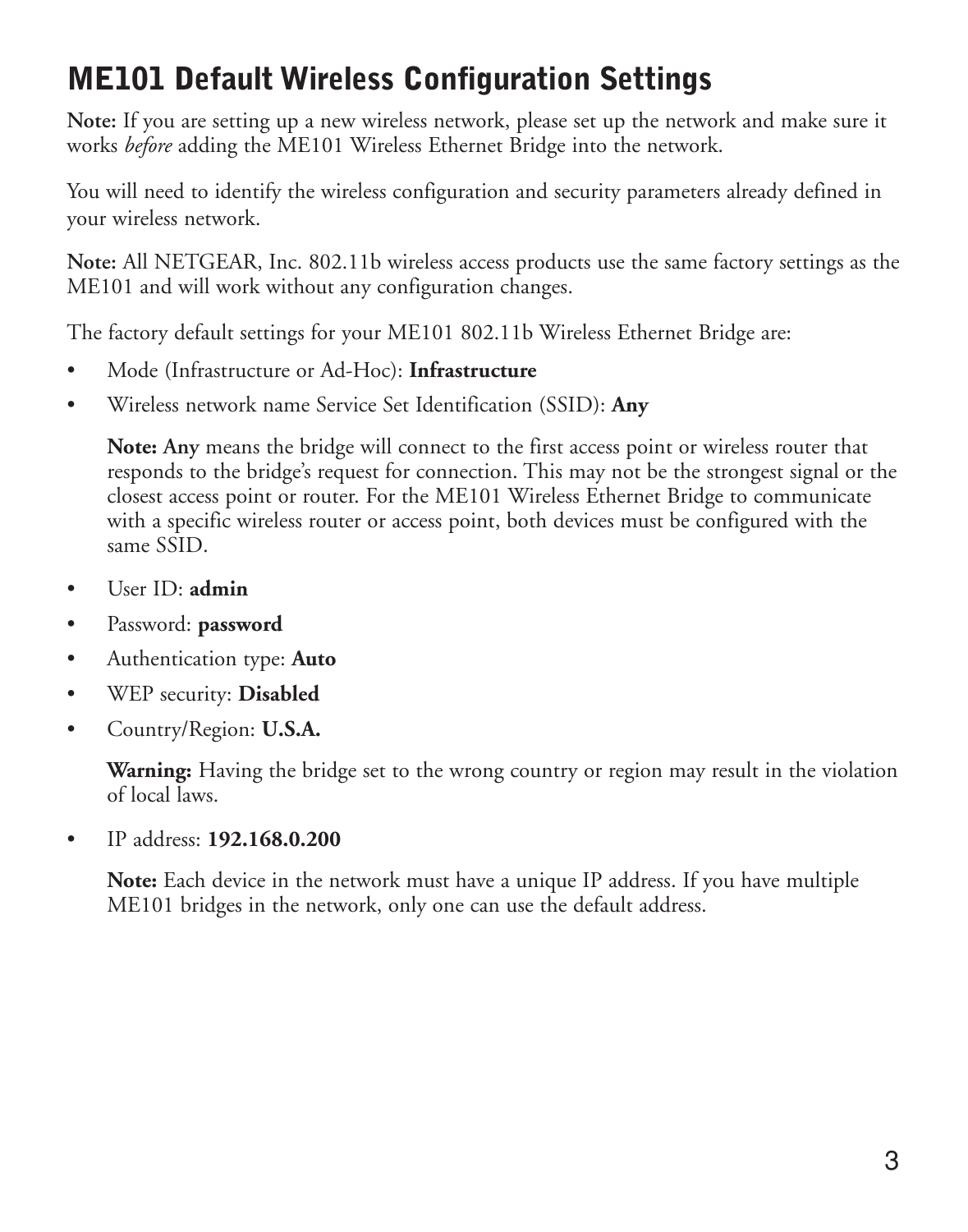

This section provides instructions for connecting the ME101 802.11b Wireless Ethernet Bridge to one or more Ethernet-enabled devices using the default settings.

**Note:** If you find that the default settings don't work, if you know that you've configured your wireless network with WEP security, if you are using multiple ME101 bridges, or if you are not in the United States, you'll have to configure the bridge before connecting it to the Ethernetenabled device. To configure the bridge, see *Configuring Your ME101* on page 7.

- 1. Unpack the box and verify the contents.
- 2. Identify a flat surface where you will put the wireless bridge. For best results, follow these guidelines:
	- Place it away from potential sources of interference, such as computers, monitors, TVs, microwaves, cordless phones, or large metal surfaces.

*Warning: Failure to follow these guidelines can cause intermittent or complete failure of wireless connectivity.*

- Place it in an elevated location such as a high shelf or on a wall in the center of your wireless access area.
- 3. Lift the bridge's antenna so it is vertical.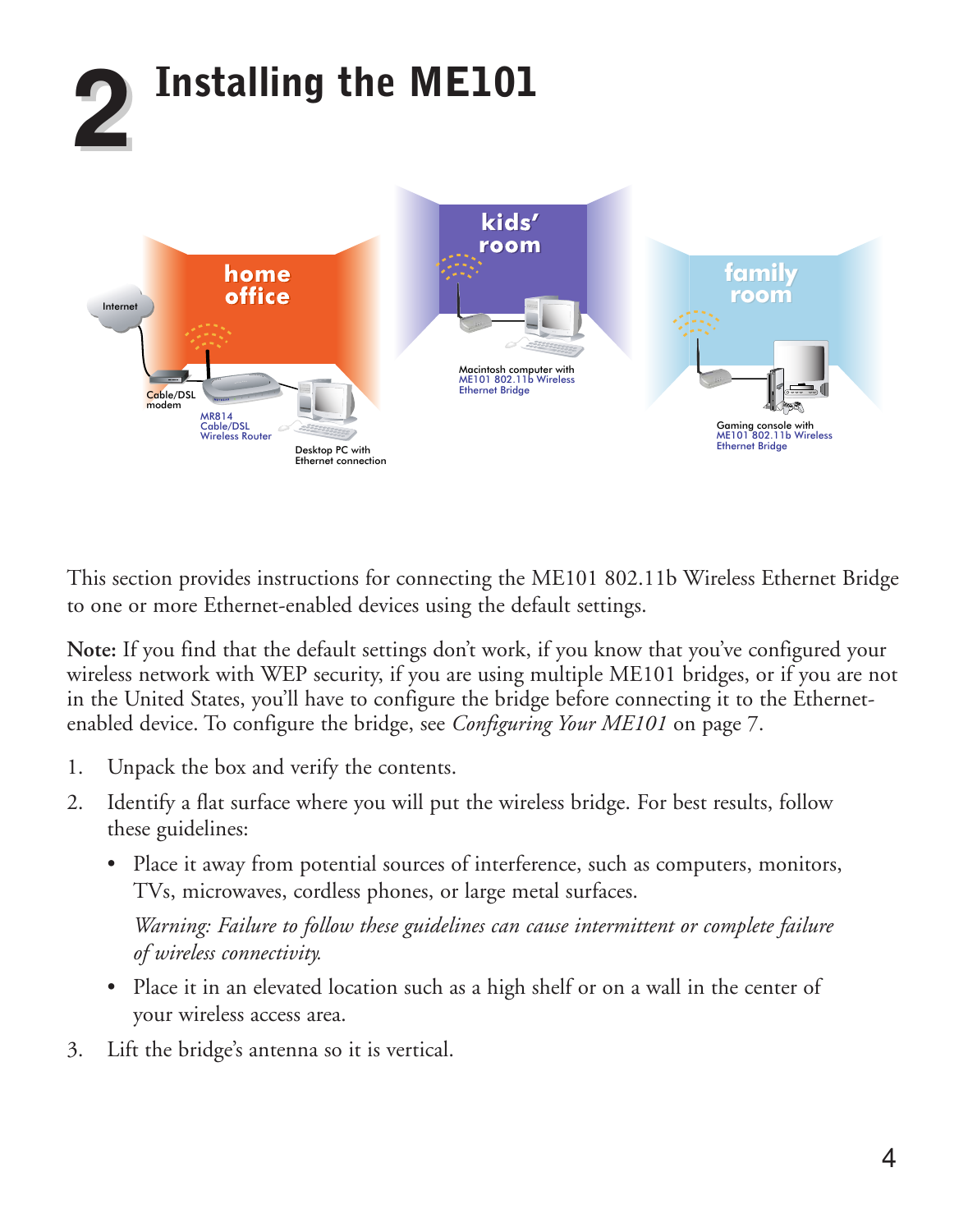#### **Connecting One Device**



**Note:** If you want to connect multiple devices, see the procedure on page 6.

- 1. Turn off the gaming console or other Ethernet-enabled device.
- 2. Connect the provided Ethernet cable between the ME101 Wireless Bridge and the gaming console or other Ethernet-enabled device.
- 3. Connect the power adapter to the wireless bridge and plug the power adapter in to a power outlet. The Power  $\bigcup$  and Wireless LAN  $\P^*$  lights should light up.
- 4. After you see the Wireless LAN light  $(\P^*)$  light up, turn on the gaming console or other Ethernet-enabled device.

If the bridge and the Ethernet-enabled device are successfully connected, the Network light  $\frac{1}{\sqrt{1}}$  will light up. This light flashes when there is network activity.

**Note:** If your setup works with the default settings, you don't need to install the software from the provided CD to configure the bridge *unless* you need to change the Country/Region setting from the default setting (**U.S.A.**) or you have more than one ME101 bridge on your network.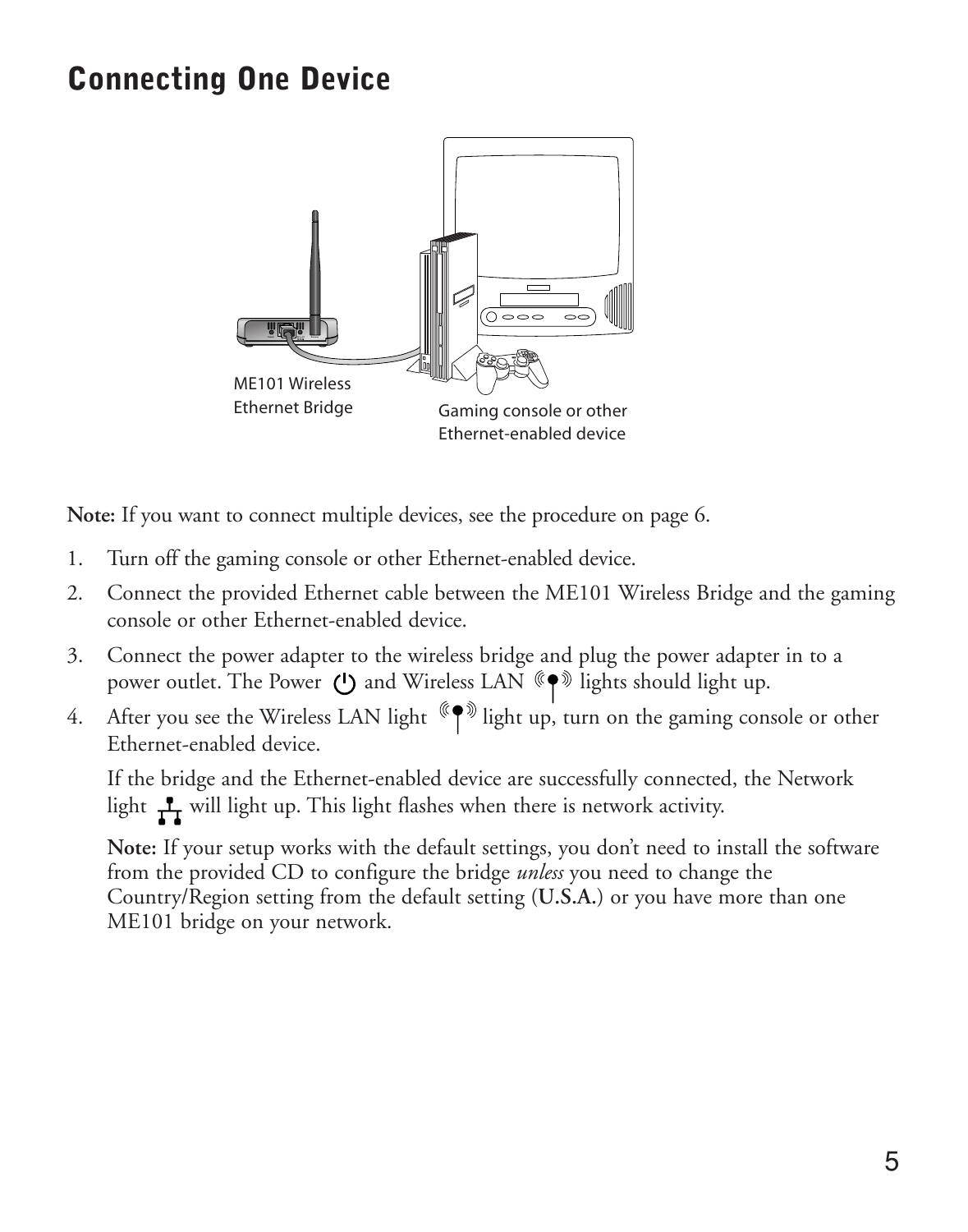#### **Connecting Multiple Devices**



- 1. Turn off the gaming console(s) and other Ethernet-enabled device(s).
- 2. Connect the provided Ethernet cable between the ME101 Wireless Bridge and a hub.
- 3. Connect the powered down game console(s) and the powered down Ethernet-enabled device(s) to the hub.
- 4. Connect the power adapter to the wireless bridge and plug the power adapter in to a power outlet. The Power ( $\bigcup$  and Wireless LAN  $\left(\bigcap_{n=1}^{\infty} A_n\right)$  lights should light up.
- 5. Connect the power adapter to the hub. Plug the hub's power adapter in to a power outlet.
- 6. After the Wireless light  $(\P^*)$  on the bridge lights up, turn on any game console(s).
- 7. Turn on any other Ethernet-enabled devices.

If the bridge and the Ethernet-enabled device(s) are successfully connected, the Network light  $\frac{1}{\sqrt{2}}$  on the bridge will light up. This light flashes when there is network activity.

**Note:** If your setup works with the default settings, you don't need to install the software from the provided CD to configure the bridge *unless* you need to change the Country/Region setting from the default setting (**U.S.A.**) or you have more than one ME101 bridge on your network.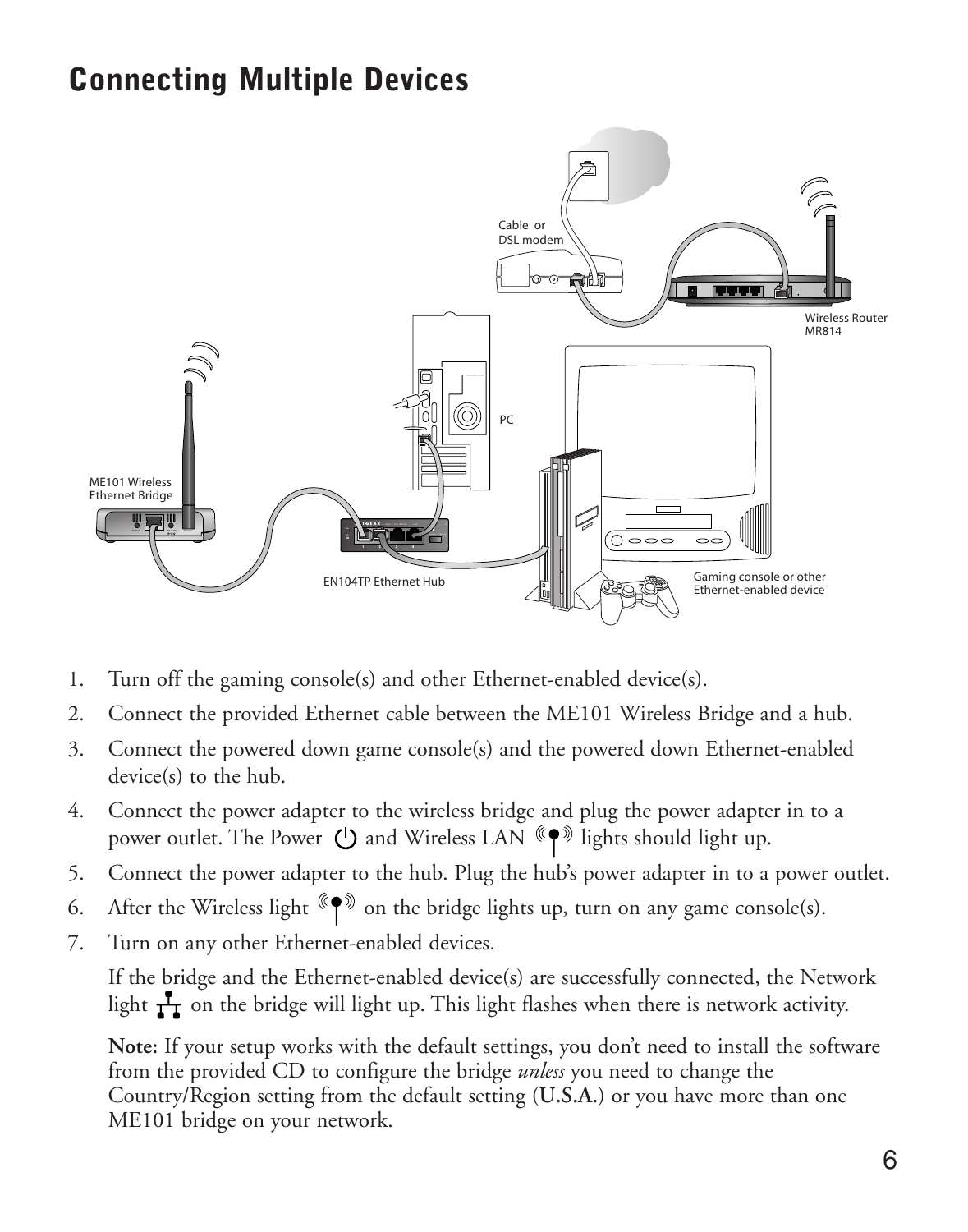# **Configuring Your ME101 3**

If the default settings don't work in your wireless network, you need to configure the bridge.

#### **Identifying the Wireless Network Name (SSID), IP Address, and WEP Security Settings**

You may want to print this page separately, fill in the configuration parameters, and put it in a safe place for possible future reference. For an existing wireless network, the person who set up the network will be able to provide this information.

**Note:** For the access point or router and the bridge to communicate with each other, both must be configured with the same SSID, WEP security settings, and the same IP subset address.

• **Wireless Network Name (SSID):** The Service Set Identification (SSID) identifies the wireless local area network. **Any** is the default ME101 SSID. If you have named your wireless network with a different SSID, write your network's SSID on the line below.

Wireless network name (SSID): \_\_\_\_\_\_\_\_\_\_\_\_\_\_\_\_\_\_\_\_\_\_\_\_\_\_\_\_\_\_

• **Bridge IP Address:** Your Ethernet network has an IP subset address given as a set of three numbers (xxx.xxx.xxx.yyy) plus a last set of numbers to identify each device on the network. The default IP address for the bridge is **192.168.0.200**. To communicate to your Ethernet network, the bridge must have a unique address consistent with your network's IP address. If you need to change the bridge's IP address, write down the new address.

Bridge's IP address:

• **WEP Security Encryption key:** The default WEP encryption mode of the bridge is **disabled**. If you have set up WEP security on your wireless network (through the router or access point), you'll need to configure the bridge using the same WEP security parameters.

WEP Encryption Key Size, circle one: 40/64 or 128 bits

WEP Encryption Passphrase, if used in the router or access point: \_\_\_\_\_\_\_\_\_\_\_\_\_\_

A passphrase is used to automatically generate the WEP hexadecimal numbers for the key. Otherwise, you will have to manually enter up to four hexadecimal numbers.

> \_\_\_\_\_\_\_\_\_\_\_\_\_\_\_\_\_\_\_\_\_\_\_\_\_\_\_\_\_\_ \_\_\_\_\_\_\_\_\_\_\_\_\_\_\_\_\_\_\_\_\_\_\_\_\_\_\_\_\_\_ \_\_\_\_\_\_\_\_\_\_\_\_\_\_\_\_\_\_\_\_\_\_\_\_\_\_\_\_\_\_

WEP Hexadecimal Numbers: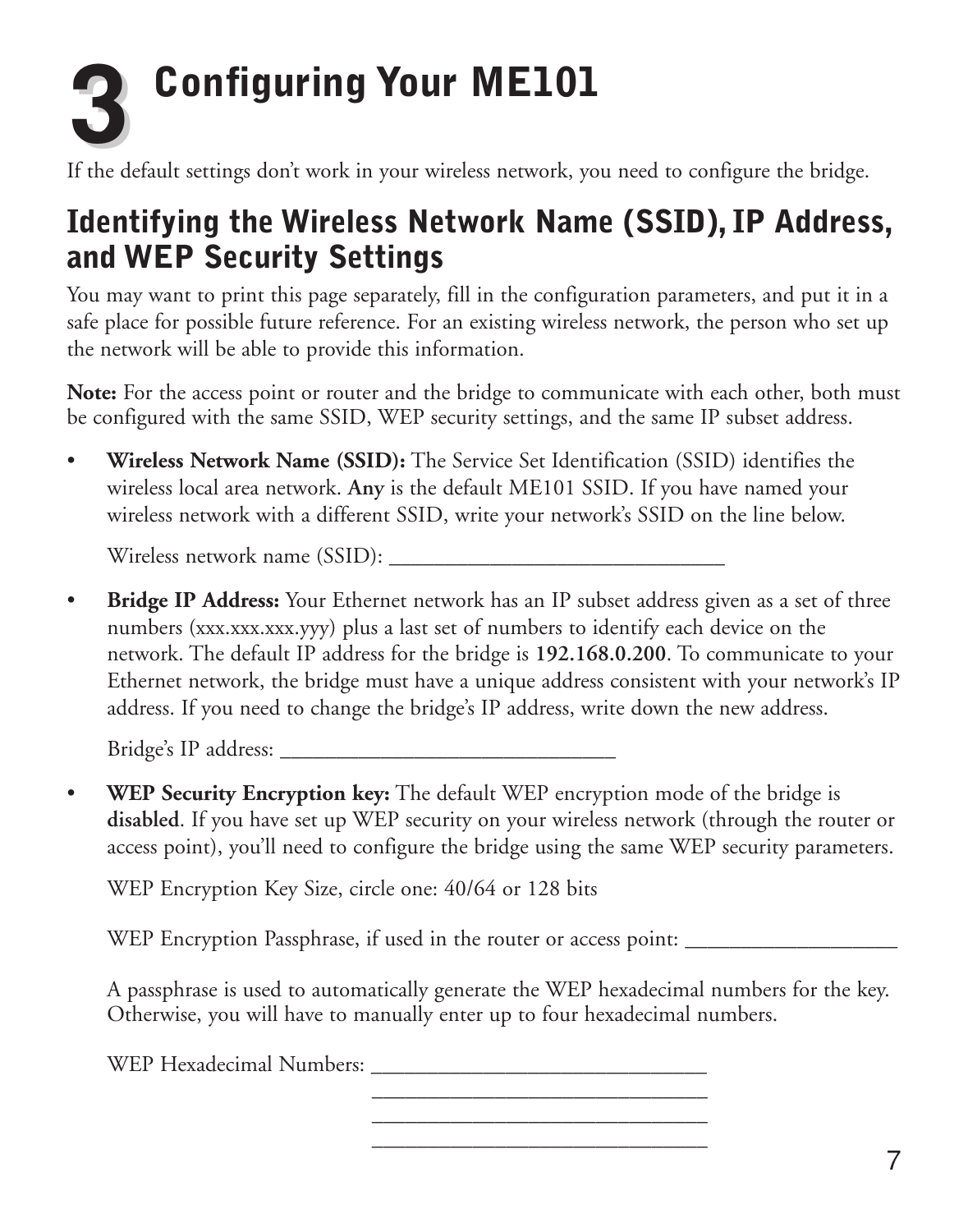### **Installing the Configuration Utility**

To configure the bridge you use the configuration utility on the included *Resource CD*.

**Note:** To run the configuration utility, you must have the bridge connected using the provided Ethernet crossover cable to a computer running Windows 98 or 98SE, Me, 2000, or XP directly or through a hub. If you have a Macintosh® computer, use the browser-based configuration procedure on page 12.

1. Insert the *Resource CD* in a networked computer's CD-ROM drive.

The NETGEAR software installation utility should start up automatically.

- 2. Click **Install Utility**.
- 3. Follow the instructions on screen to install the ME101 Configuration Utility.
- 4. Click **Finish**.
- 5. Restart the computer.
- 6. If you had the bridge connected to another device, you must connect it to the computer where you installed the Configuration Utility.

**Note:** If the bridge and the computer are connected to the same hub, you don't need to directly connect them.

- a. If you had the bridge powered up, unplug it.
- b. Connect the provided Ethernet crossover cable between the computer and the bridge.
- c. Plug the power adapter into the bridge and then plug the power adapter into a power source. **Default Ethernet Antenna antenna in 1987. Il de la propriet Antenna antenna antenna antenna antenna antenn**



ME101 Wireless Ethernet Bridge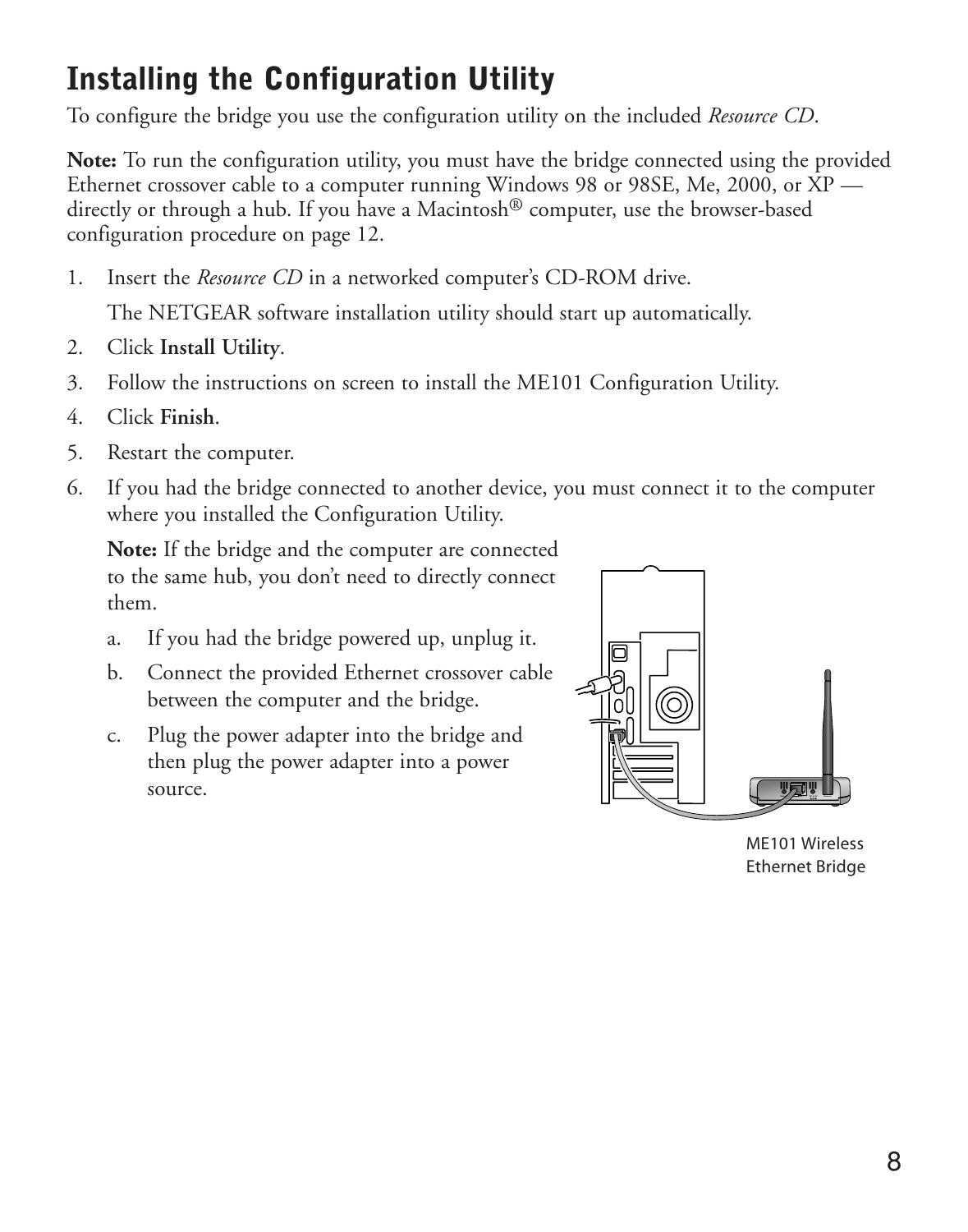### **Configuring the Bridge for Your Wireless Network**

Once you are logged into the Configuration Utility, you can view the status of your home wireless network and current configuration of the bridge, change the password, enable WEP security (if you have it set up on your wireless network), select a specific network for the wireless connection, or make other configuration changes.

- 1. Choose **Programs>NETGEAR ME101 Bridge>ME101 Configuration Utility** from the **Start** menu.
- 2. If the bridge's name doesn't appear in the **Bridge Name** list, select **Browse** to have the utility search for an active bridge.
- 3. Type **password** as the password.
- 4. Click **Login**.
- 5. Click the **Configuration** tab.
- 6. Either select a name assigned to the wireless router or access point from the Network Name (SSID) list or type the name.

**Note:** If you have NETGEAR wireless devices, the default SSID is **Wireless** or **NETGEAR**.

7. If you are not in the United States, select the correct country or region from the **Country/Region** list. Click **Yes** to accept the new country or region.

**Warning:** Having the bridge set to the wrong country or region may result in the violation of local laws.

8. If you have a router that assigns IP addresses dynamically (DHCP) select **Obtain an IP Address**

**Automatically**. Otherwise, if your network uses static addresses, select **Use the Following IP Address** and type an IP address for the bridge. The first three sets of numbers (xxx.xxx.xxx.yyy) should be the same as your access point or router. The last set of numbers (.yyy) should be a unique set of numbers on your network. For example, if the router uses 192.168.1.1, then 192.168.1.25 is a possible IP address for the bridge.

**Note:** If you have more than one ME101 on the network, only one can use the default address of 192.168.0.200.

- 9. Click **Apply** and, if you are through making changes, click **Exit**.
- 10. To use the bridge with different computer(s) or other Ethernet-enabled device(s), return to *Installing the ME101* on page 4 to connect the bridge.

| <b>NETGEAR ME101 Configuration Utility</b>                       | $\times$                                            |
|------------------------------------------------------------------|-----------------------------------------------------|
| <b>Status</b>                                                    | Configuration Security   Stations   Upgrade   About |
| Network                                                          |                                                     |
| Bridge Name:                                                     | NETGEARME101                                        |
| Network Name (SSID): Wireless                                    |                                                     |
| lusa<br>Country/Region:                                          |                                                     |
|                                                                  |                                                     |
| <b>IP Address</b><br><b>6</b> Obtain an IP Address Automatically |                                                     |
| C Use The Following IP Address                                   |                                                     |
| IP Address:                                                      | 192.168.0 .200                                      |
| Password                                                         |                                                     |
| Old Password:                                                    |                                                     |
| New Password:                                                    |                                                     |
| Confirm Password:                                                |                                                     |
|                                                                  |                                                     |
|                                                                  |                                                     |
| ΩK<br>Logout                                                     | Cancel<br>Apply                                     |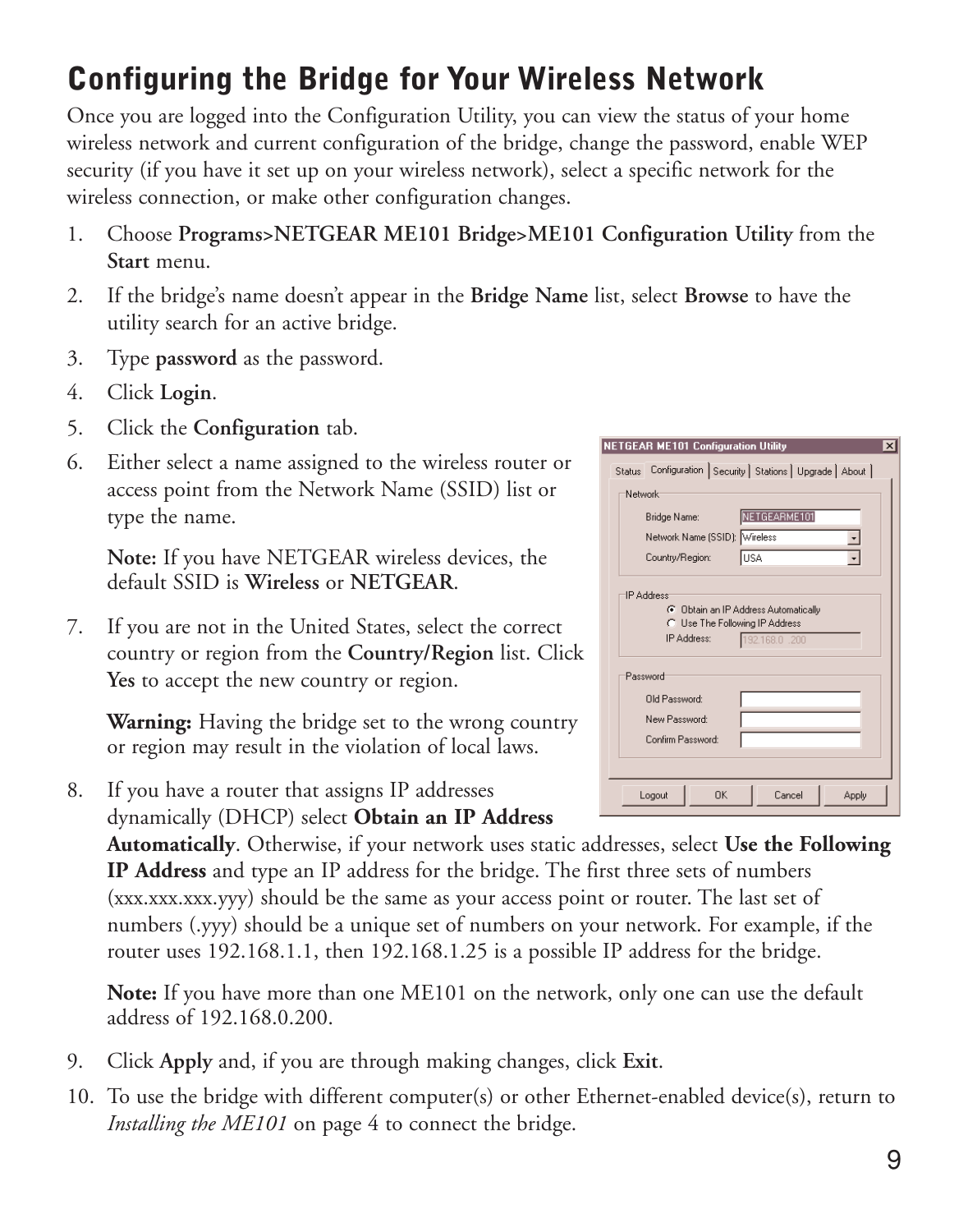#### **Changing the Password for the Bridge**

You can use the configuration utility to change the password for the bridge. To do so, you must have the bridge connected to a computer — either directly or through a hub. See *Installing the ME101* on page 4 and *Installing the Configuration Utility* on page 8.

**Note:** If you reset the bridge by pressing the **Default** button on the bridge, the password reverts to the default password: **password**.

- 1. Choose **Programs>NETGEAR ME101 Bridge>ME101 Configuration Utility** from the **Start** menu.
- 2. If the bridge's name doesn't appear in the **Bridge Name** list, select **Browse** to have the utility search for an active bridge.
- 3. Type **password** as the password.
- 4. Click **Login**.
- 5. Click the **Configuration** tab.
- 6. Type the old password in the **Old Password** box.
- 7. Type a new password in the **New Password** box.
- 8. Re-type the new password in the **Confirm Password** box.
- 9. Click **Apply**.
- 10. If you are through making changes, click **Exit**.

### **Upgrading the Bridge**

If there's a firmware upgrade, download the software from www.NETGEAR.com to your computer and then use the configuration utility to upgrade the bridge.

- 1. Choose **Programs>NETGEAR ME101 Bridge>ME101 Configuration Utility** from the **Start** menu.
- 2. If the bridge's name doesn't appear in the **Bridge Name** list, select **Browse** to have the utility search for the bridge.
- 3. Type the bridge's password. (**password** is the default.)
- 4. Click **Login**.
- 5. Click the **Upgrade** tab.
- 6. Click **Browse** and locate the downloaded software.
- 7. Click **Upgrade**.
- 8. If you are through making changes, click **Exit**. 10

| <b>NETGEAR ME101 Configuration Utility</b> |                                                       | $\times$ |
|--------------------------------------------|-------------------------------------------------------|----------|
| Status                                     | Configuration   Security   Stations   Upgrade   About |          |
| Network                                    |                                                       |          |
| Bridge Name:                               | NETGEARME101                                          |          |
| Network Name (SSID): Wireless              |                                                       |          |
| Country/Region:                            | <b>USA</b>                                            |          |
|                                            |                                                       |          |
| <b>IP Address</b>                          | <b>6</b> Obtain an IP Address Automatically           |          |
| C Use The Following IP Address             |                                                       |          |
| IP Address:                                | 192.168.0 .200                                        |          |
| Password                                   |                                                       |          |
| Old Password:                              | <b><i><u>*******</u></i></b>                          |          |
| New Password:                              | <b>********</b>                                       |          |
| Confirm Password:                          | ********                                              |          |
|                                            |                                                       |          |
| ΠK<br>Logout                               | Cancel<br>Apply                                       |          |

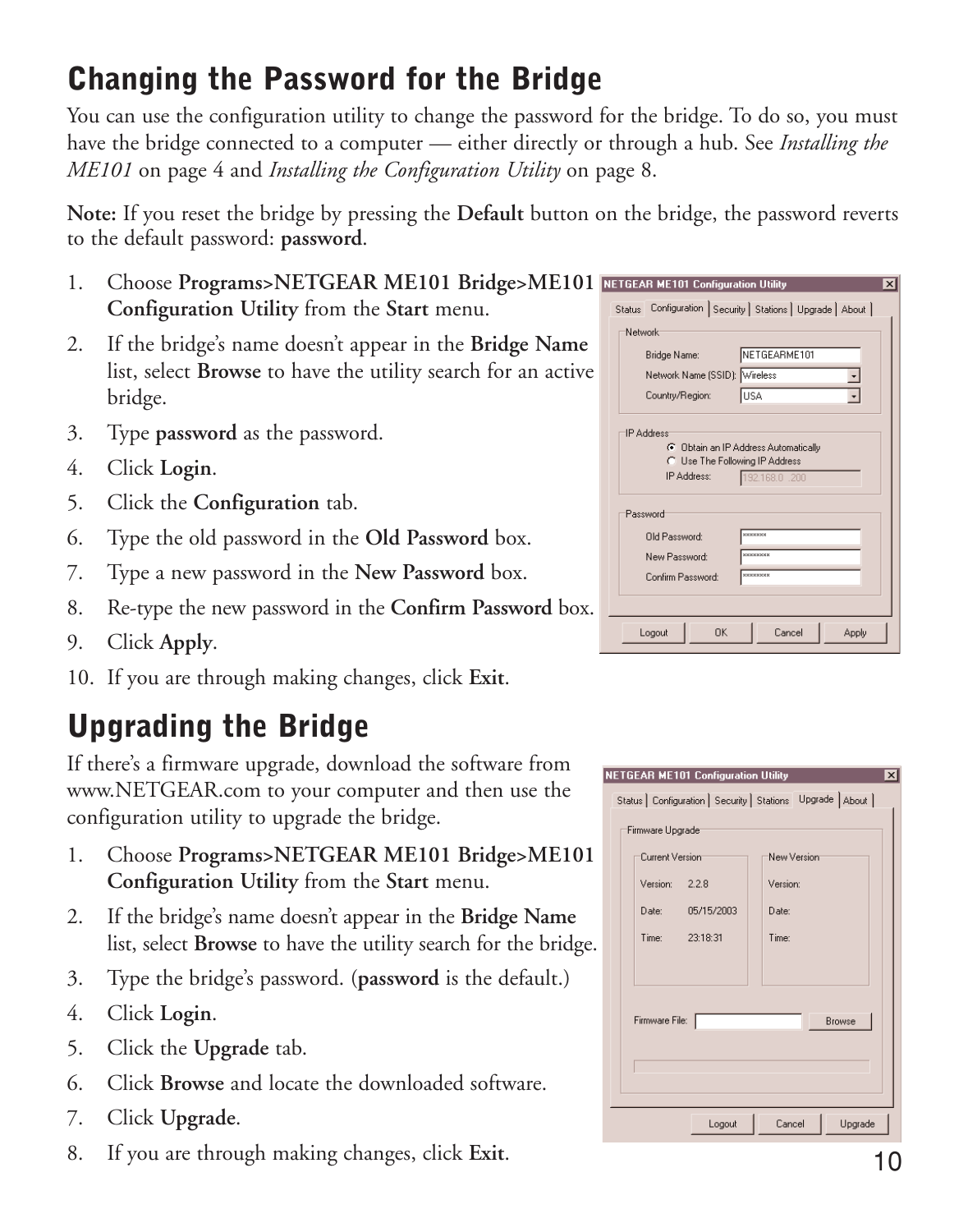## **Enabling WEP Security on the Bridge**

To prevent others from accessing your wireless network, you may want to enable WEP (Wired Equivalent Privacy) security in your wireless router or access point. If you do so, you'll need to enable WEP security in the bridge, too. You use the configuration utility to change the security setting for the bridge. To do so, you must have the bridge directly connected to a computer. See *Installing the ME101* on page 4 and *Installing the Configuration Utility* on page 8. If you filled in the parameters on page 7, you may want to refer to them for this procedure.

**Note:** The default security setting has WEP security disabled.

- 1. Choose **Programs>NETGEAR ME101 Bridge>ME101 Configuration Utility** from the **Start** menu.
- 2. If the bridge's name doesn't appear in the **Bridge Name** list, select **Browse** to have the utility search for an active bridge.
- 3. Type the password. (**password** is the default.)
- 4. Click **Login**.
- 5. Click the **Security** tab.
- 6. Select the type of security you have set in your wireless router or access point—either 40/64 or 128 bit.
- 7. If the key is determined through software, select **Create with Passphrase** and type the phrase in the **Passphrase** box.

OR

If you entered a key manually for your wireless router or access point, select **Manual Entry** and type the encryption keys that are used with the wireless router or access point.

- 8. Click **Apply**.
- 9. If you are through making changes, click **Exit**.

| <b>NETGEAR ME101 Configuration Utility</b>                   | $\times$ |
|--------------------------------------------------------------|----------|
| Status   Configuration Security   Stations   Upgrade   About |          |
| Encryption                                                   |          |
| C WEP 64bit C WEP 128bit<br>C Disable to the C Disable       |          |
| Authentication Type:<br>Auto                                 |          |
| Key Format                                                   |          |
| C Create with Passphrase                                     |          |
| Passphrase:                                                  |          |
| Manual Entry                                                 |          |
| Encryption Keys (Hex 0-9 A-F)                                |          |
| <b>RNNNNNNNNNN</b><br>G Kev1                                 |          |
| <b>KNNNNNNNNNN</b><br>C Kev2                                 |          |
| <b>RECEERED</b><br>$C$ Kev3                                  |          |
| <b>RECEIVERED</b><br>$C$ Kev4                                |          |
|                                                              |          |
| Cancel<br>Logout<br><b>n</b> <sub>K</sub><br>Apply           |          |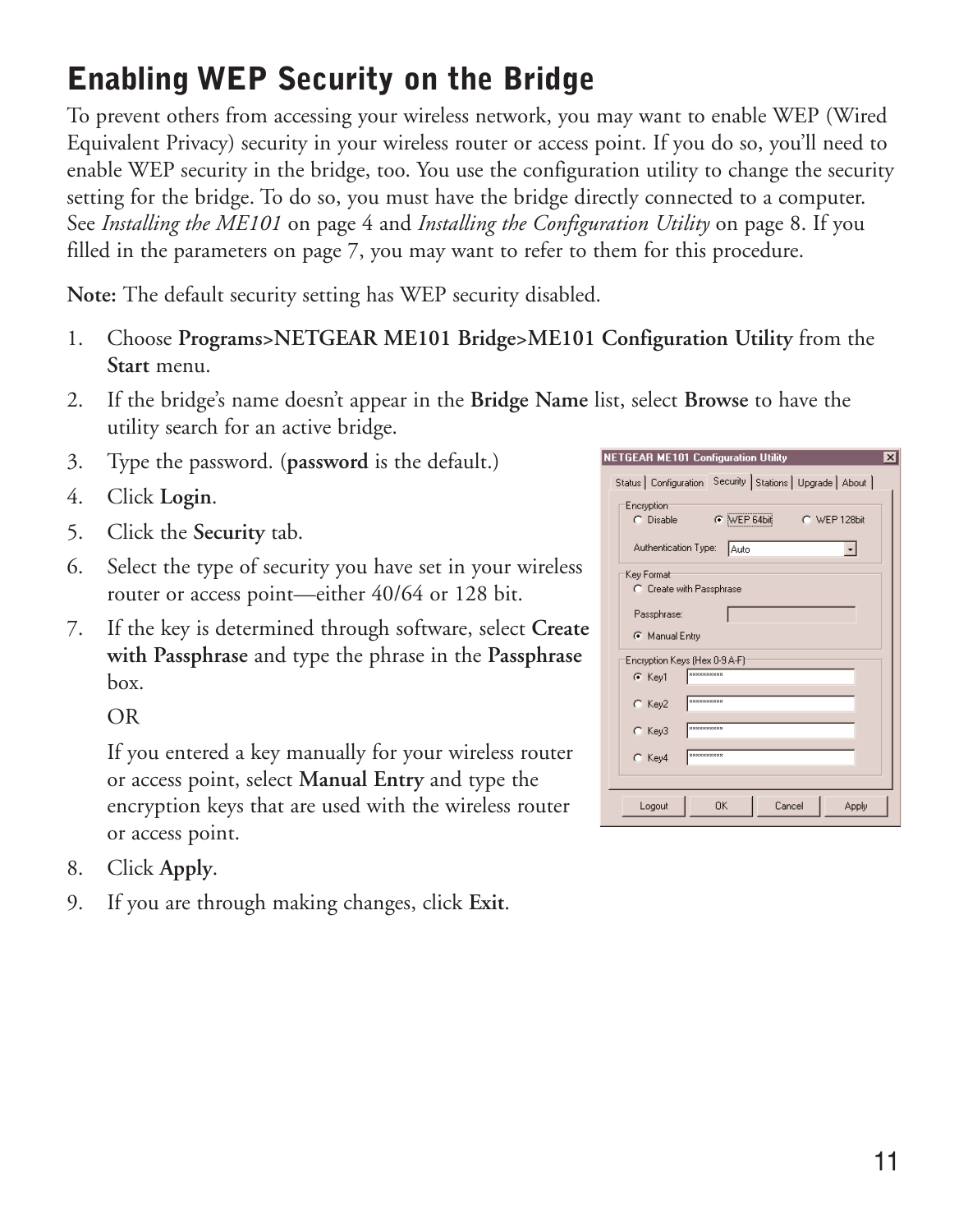### **Using the Browser-based Configuration Software**

If you don't have a Windows-based computer, you use browser-based configuration software to configure the bridge.

- 1. Make sure the router or access point is powered up.
- 2. Power up the bridge.
- 3. Power down the Ethernet-enabled computer.
- 4. Connect the provided Ethernet crossover cable between the computer and the bridge.
- 5. Power on the computer.

If your wireless network has an IP address other than 192.168.0.yyy, you'll need to change the IP address on the bridge before making any other changes.

1. On a Macintosh computer open the *Network* control panel (OS X) or the *TCP/IP* control panel (OS 9.x). Note the current setting and manually change the IP address of your computer to **192.168.0.50**.

> **Wireless Settings Security Settings**

**Change Password** Restore Factory

Logout

- 2. Start your browser software.
- 3. Type **http://192.168.0.200** as the web address and press **Return**.

You'll see the Information page.

- 4. To change the IP address for the bridge to match your wireless network, click **IP Settings**.
- 5. Type **admin** as the User ID and type **password** as the Password.
- 6. Click **OK**.
- 7. If you have a router that uses DHCP to assign addresses dynamically, select **Obtain IP**

**address automatically**. Otherwise, select **Use the following IP address** and type an IP address for the bridge. The first three sets of numbers (xxx.xxx.xxx.yyy) should be the same as your access point or router. The last set of numbers (.yyy) should be a set of unique numbers on your network. For example, if the router uses 192.168.1.1, then 192.168.1.25 is a possible IP address for the bridge.

- 8. Click **Apply**. and then click **Logout**.
- 9. Restore the computer to its previous network settings. For example, if your network uses DHCP, return your computer to that setting instead of the manual setting. 12

|                    | <b>ETGEAR 802.11b Wireless Ethernet Bridge ME101</b>            |                         |  |
|--------------------|-----------------------------------------------------------------|-------------------------|--|
|                    |                                                                 |                         |  |
| <b>IP Settings</b> |                                                                 | <b>IP Setti</b>         |  |
| <b>Bridge Name</b> | NETGEARME101                                                    | The defau<br>and situat |  |
| <b>IP Address</b>  |                                                                 | <b>Bridge Na</b>        |  |
|                    | Obtain IP address automatically<br>Use the following IP address | Enter the               |  |
| IP Address         | 192,168.0.200                                                   | <b>IP Addres</b>        |  |

Apply Cancel



ME101 Wireless Ethernet Bridge

o Sav Blick Ap<br>Dlick Ca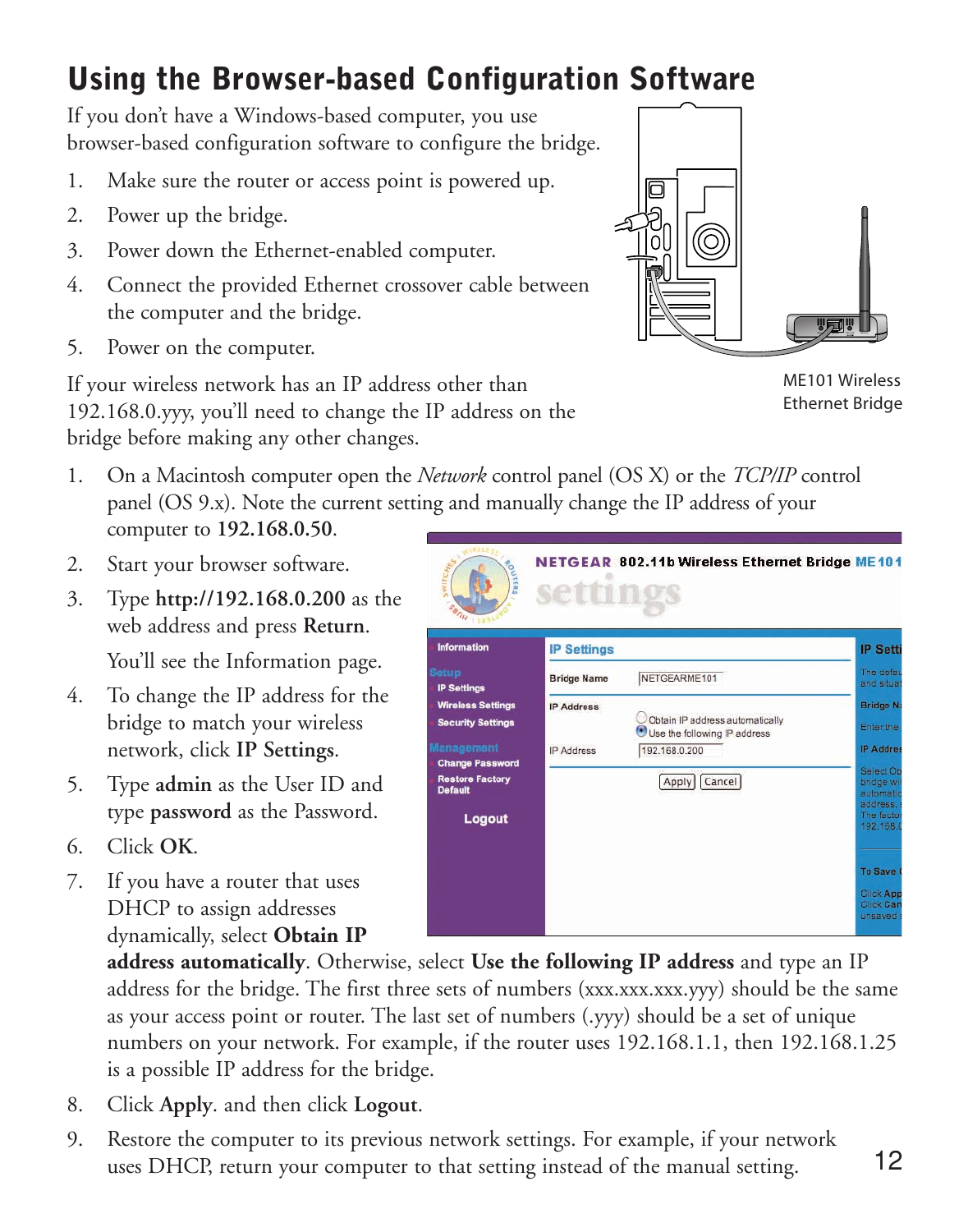#### **Configuring the bridge settings:**

1. Type **http://** and the IP address of the bridge as the web address in the browser and press **Return**. (The default is **192.168.0.200.)**

You'll see the Information page.

- 2. To select a Wireless Network Name (SSID) for the bridge to connect to, click **Wireless Settings**.
- 3. Type **admin** as the User ID and type **password** as the Password.
- 4. Click **OK**.
- 5. Type the **Wireless Network Name (SSID)** of the wireless router or access point.

| vilkeer.<br>SWITCHES<br>'n<br><b>UTERS</b><br>SONH                                         |           |                                   | NETGEAR 802.11b Wireless Ethernet Bridge ME101 |                                |                    |            |                                                                                                                               |
|--------------------------------------------------------------------------------------------|-----------|-----------------------------------|------------------------------------------------|--------------------------------|--------------------|------------|-------------------------------------------------------------------------------------------------------------------------------|
| <b>Information</b>                                                                         |           | <b>Wireless Settings</b>          |                                                |                                |                    |            | <b>Wireless</b>                                                                                                               |
| <b>Setup</b><br><b>IP Settings</b><br><b>Wireless Settings</b><br><b>Security Settings</b> | Data Rate | Country / Region                  | Wireless Network Name (SSID)                   | Wireless<br>Auto<br><b>USA</b> | $\div$             | $\div$     | <b>Wireless N</b><br>Enter a valu<br>characters.<br>(SSID) mus<br>devices in<br>case-sensi                                    |
| <b>Management</b>                                                                          |           | <b>Wireless Network Available</b> |                                                |                                |                    |            | not the sam                                                                                                                   |
| <b>Change Password</b><br><b>Restore Factory</b>                                           |           | Select Network<br>Name<br>(SSID)  | <b>AP MAC</b><br><b>Address</b><br>(BSSID)     | Channel                        | Signal<br>Strength | Security   | <b>Data Rate</b><br>Choose the                                                                                                |
| <b>Default</b>                                                                             | ∩         | <b>Wireless</b>                   | 0030ab09a99a                                   | $\overline{6}$                 | 49%                | WEP<br>Off | bridge. A lo<br>reliable cor                                                                                                  |
| Logout                                                                                     |           |                                   | Apply   Cancel                                 |                                |                    |            | Country / F<br>Choose the<br>setting from<br>will scan for<br>channels a<br>country or r<br><b>Wireless N</b><br>This table o |

6. If you're not in the United States, select the correct country or region from the **Country/Region** list. Click **Yes** to accept the new country or region.

**Warning:** Having the bridge set to the wrong country or region may result in the violation of local laws.

- 7. Click **Apply** and if you're through making changes, click **Logout**.
- 8. To use the bridge with one or more different Ethernet-enabled devices, see *Installing the ME101* on page 4.

#### **Changing the password:**

- 1. Start your browser software.
- 2. Type **http://** followed by the IP address for the bridge as the web address and press **Return**. (The default is **192.168.0.200.)**

You'll see the Information page.

- 3. To change the password, click **Change Password**.
- 4. Type **admin** as the User ID and type the current password as the Password. (**password** is the default.)

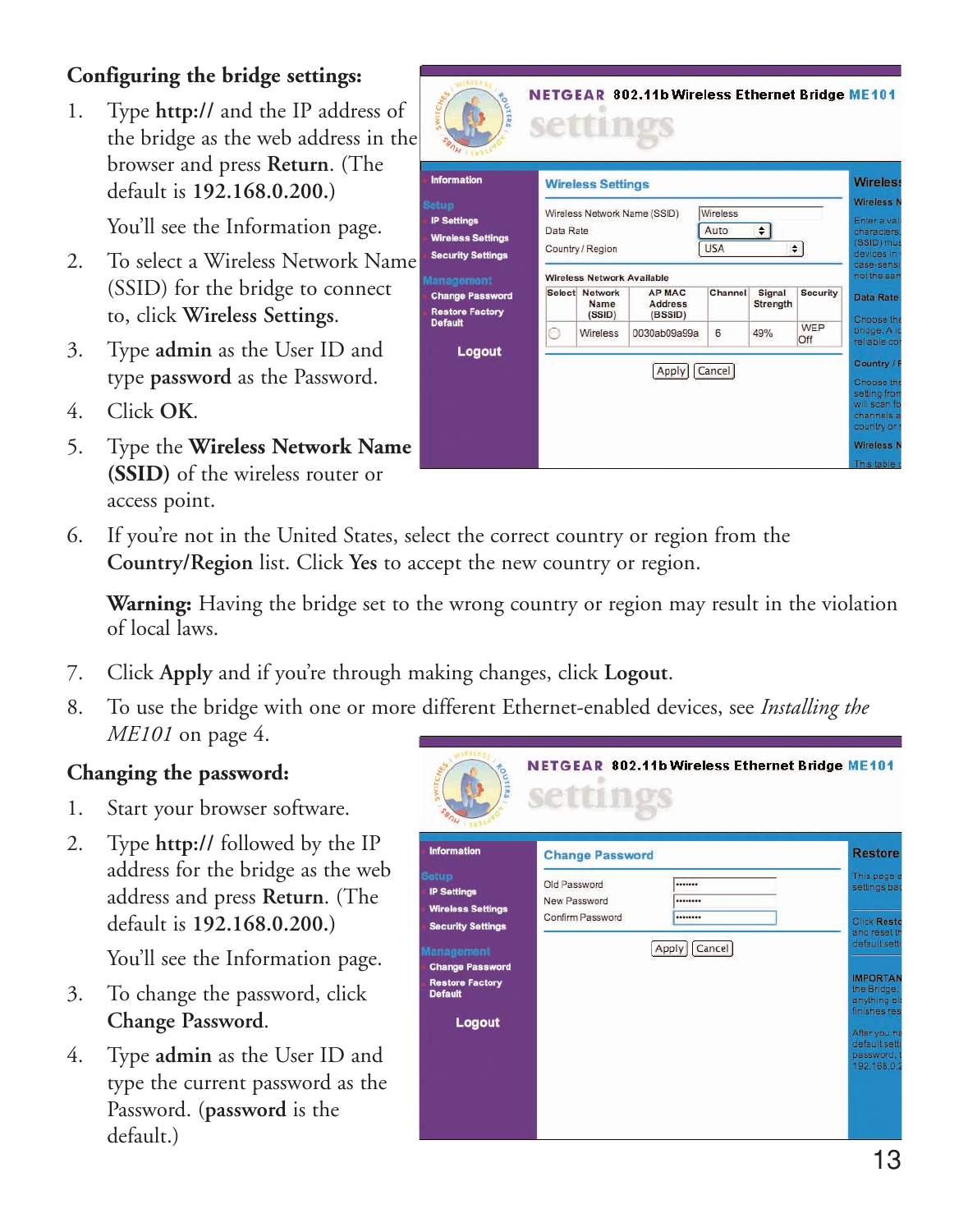- 5. Click **OK**.
- 6. Type the old password in the **Old Password** box.
- 7. Type a new password in the **New Password** box.
- 8. Re-type the new password in the **Confirm Password** box.
- 9. Click **Apply**.
- 10. If you are through making changes, click **Logout**.

#### **Changing the Security Settings:**

To have the bridge work on your network, its security settings must match those of the wireless access point or router. You may use the browser-based configuration software to change the WEP security settings. The default setting is to have WEP disabled. If you filled in the parameters on page 7, you may want to refer to them for this procedure.

- 1. Start your browser software.
- 2. Type **http://** followed by the IP address for the bridge as the Web address and press **Return**. (The default is **192.168.0.200.)**

You'll see the Information page.

- 3. To change the password, click **Security Settings**.
- 4. Type **admin** as the User ID and type the current password as the Password. (**password** is the default.)
- 5. Click **OK**.
- 6. Select an **Encryption Length** to enable WEP security.
- 7. If the key is determined through software, type the phrase in the **Passphrase** box and click **Generate**.

OR

If you entered a key manually for your wireless router or access point, select a **Key** and type the hexadecimal values that are used with the wireless router or access point.

- 8. Click **Apply**.
- 9. If you are through making changes, click **Logout**.

| <b>Security Settings</b>                                                       | <b>Security</b>                                                                                                               |
|--------------------------------------------------------------------------------|-------------------------------------------------------------------------------------------------------------------------------|
| <b>Security Encryption (WEP)</b><br>Authentication Type:<br>Encryption Length: | WEP (Wire<br>data before<br>Automatic<br>$\div$<br>greater ser<br>used, all w<br>128 Bits $\div$<br>wireless ne<br>must have. |
| Security Encryption (WEP) Key<br>Passphrase:                                   | <b>Authentica</b><br>Generate                                                                                                 |
| *****<br>Kev 1:<br>۰<br>A~F                                                    | Normally #<br>$HEX:0-9$ .<br>value of "A<br>appropriate                                                                       |
| Key 2:<br>*****<br>Key 3:<br>*****                                             | Shared Ka<br>point to see<br><b>Encryption</b>                                                                                |
| Key 4:<br>*****                                                                | The encive<br>strength of                                                                                                     |
|                                                                                |                                                                                                                               |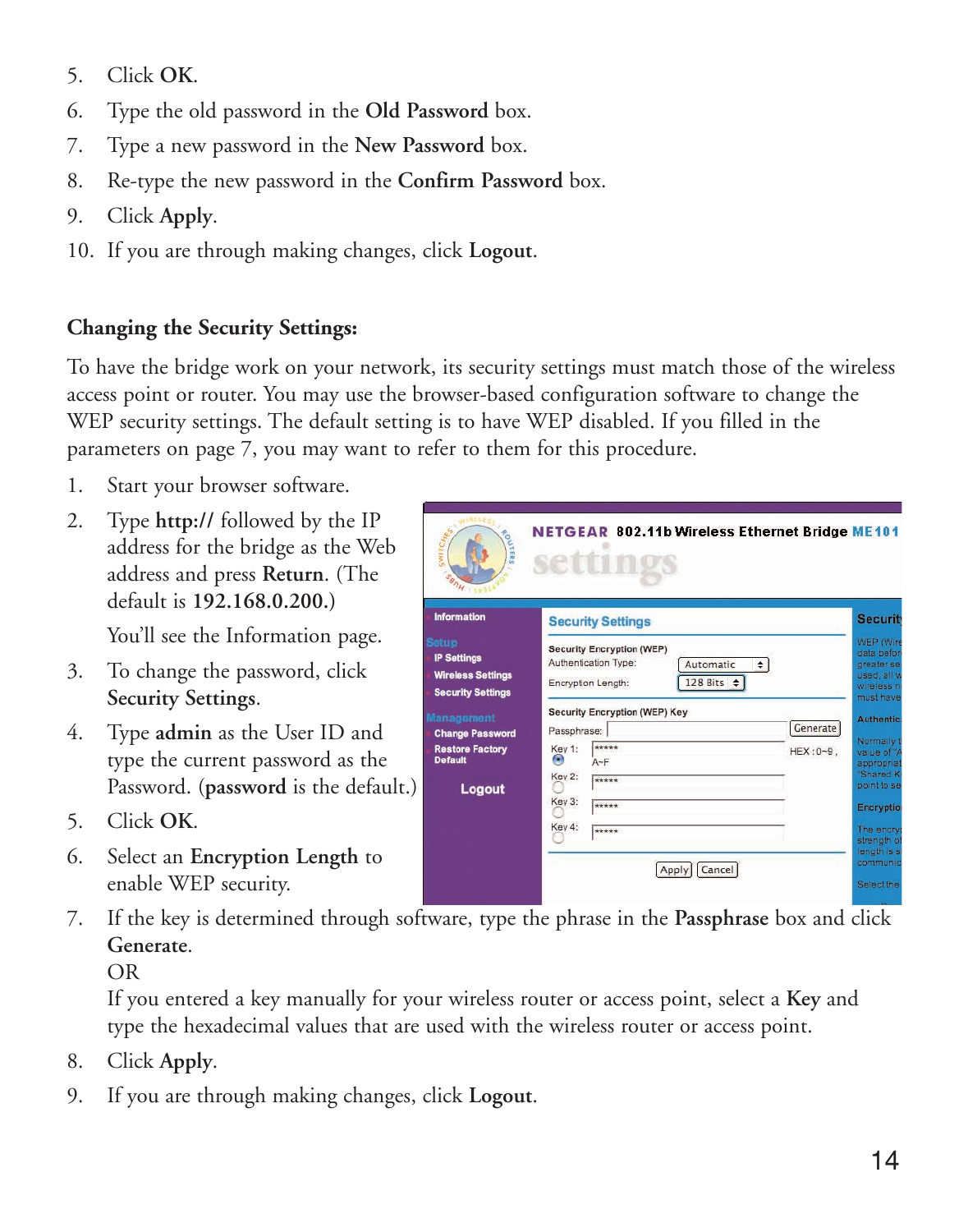# **ME101 802.11b Wireless Ethernet Bridge Lights and Settings**

#### **ME101 802.11b Wireless Ethernet Bridge Lights**

The ME101 802.11b Wireless Ethernet Bridge has the following three lights, which give you feedback on the status of your wireless connection:

| $\langle$ <sup>1</sup>                                             | <b>PWR</b>  |       | Green OFF: No power to the unit.<br>ON: Power applied to the unit.                                                                |
|--------------------------------------------------------------------|-------------|-------|-----------------------------------------------------------------------------------------------------------------------------------|
| $(\hspace{-1.5pt}{\rm (}\hspace{-1.5pt}{\bullet})\hspace{-1.5pt})$ | <b>WLAN</b> | Green | OFF: No wireless LAN activity.<br>Flashing: Searching for an access point or wireless router.<br>ON: Connected to a wireless LAN. |
| $\mathbf{H}$                                                       | LAN         | Green | OFF: No Ethernet traffic.<br>Flashing: Wired Ethernet traffic.<br>ON: Connected to the Ethernet.                                  |

#### **Restoring the Bridge to the Default Settings**

There are two ways to return the bridge to its default factory settings.

#### **Using the Default button:**

Press the **Default** button with the point of a pen or pencil for at least 6 seconds until the WLAN light  $\langle \phi \rangle$  flashes. Then release the button. The LAN light  $\frac{1}{\sqrt{2}}$  and then the WLAN light  $\langle \phi \rangle$  should each flash and then come on steadily.

#### **Using the browser-based software:**

- 1. Open the browser-based configuration software.
- 2. Click **Restore Factory Default**.
- 3. Type **admin** as the User ID and type the current password as the Password. (**password** is the default.)
- 4. Click **Restore**.
- 5. Click **Logout**.

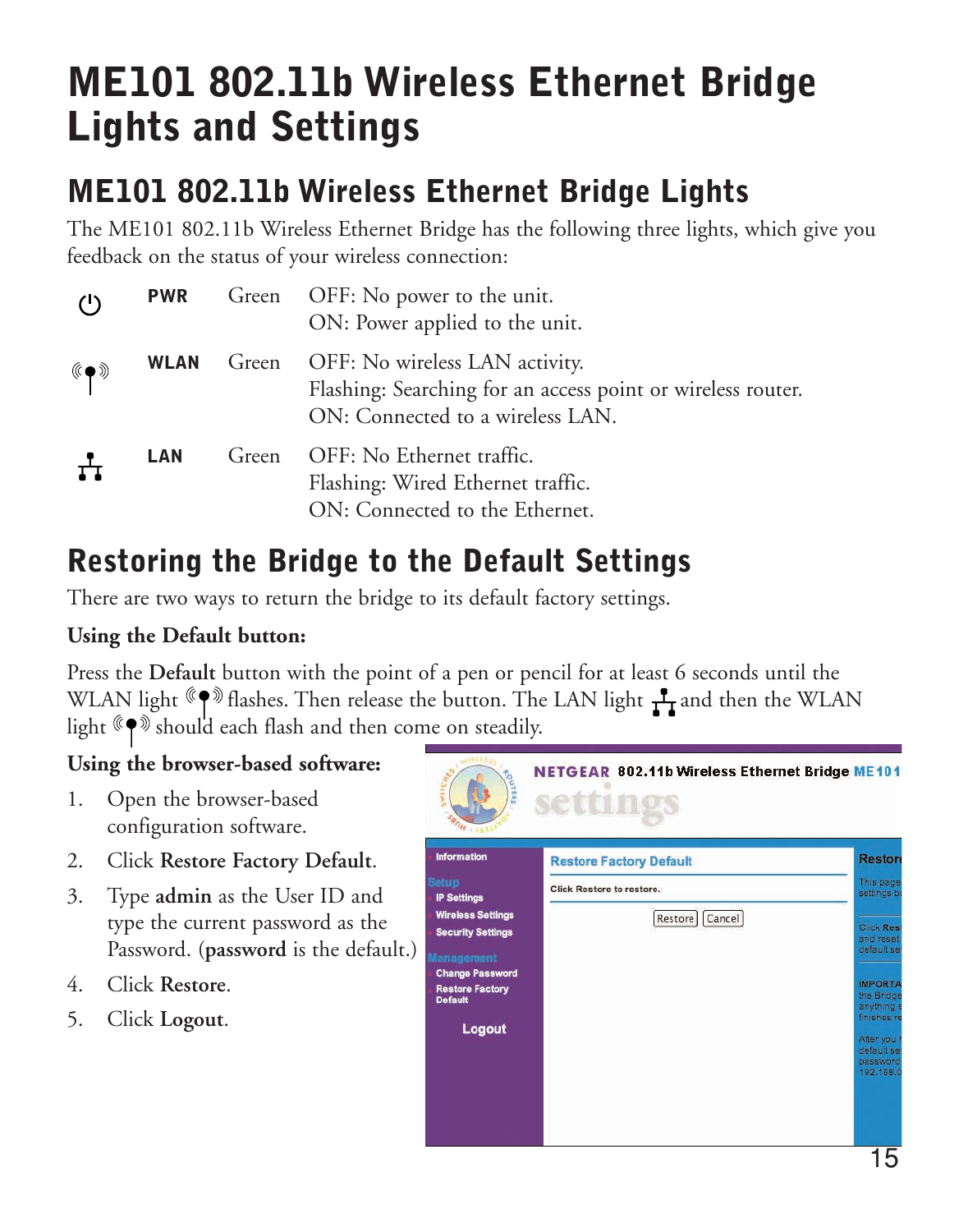#### **ME101 802.11b Wireless Ethernet Bridge Status Settings**

In the Configuration Utility and in the browser-based configuration software, you can view certain status information about your bridge and your wireless network.

The **Status** tab of the Configuration Utility shows:

- The network SSID and the wireless router's or access point's media access control (MAC) address
- The type of network
- The channel and frequency of the bridge
- The type of encryption currently active
- The bridge's IP address
- Transmitted and received data amounts
- A signal strength indicator



The **Stations** tab lists all active wireless access points and routers within range of the bridge.

| <b>NETGEAR ME101 Configuration Utility</b>                   |                                | $\vert x \vert$ |
|--------------------------------------------------------------|--------------------------------|-----------------|
| Status   Configuration   Security Stations   Upgrade   About |                                |                 |
| Network Name(SSID)                                           | AP MAC Address                 | Channel         |
| Wireless                                                     | 00-30-ab-09-a9-9a              | ĥ               |
|                                                              |                                |                 |
|                                                              |                                |                 |
|                                                              |                                |                 |
|                                                              |                                |                 |
|                                                              |                                |                 |
|                                                              |                                |                 |
|                                                              |                                |                 |
|                                                              |                                |                 |
|                                                              |                                |                 |
|                                                              |                                |                 |
|                                                              |                                | Re-Scan         |
|                                                              |                                |                 |
|                                                              |                                |                 |
| Logout                                                       | Cancel<br><b>n<sub>K</sub></b> | Apply           |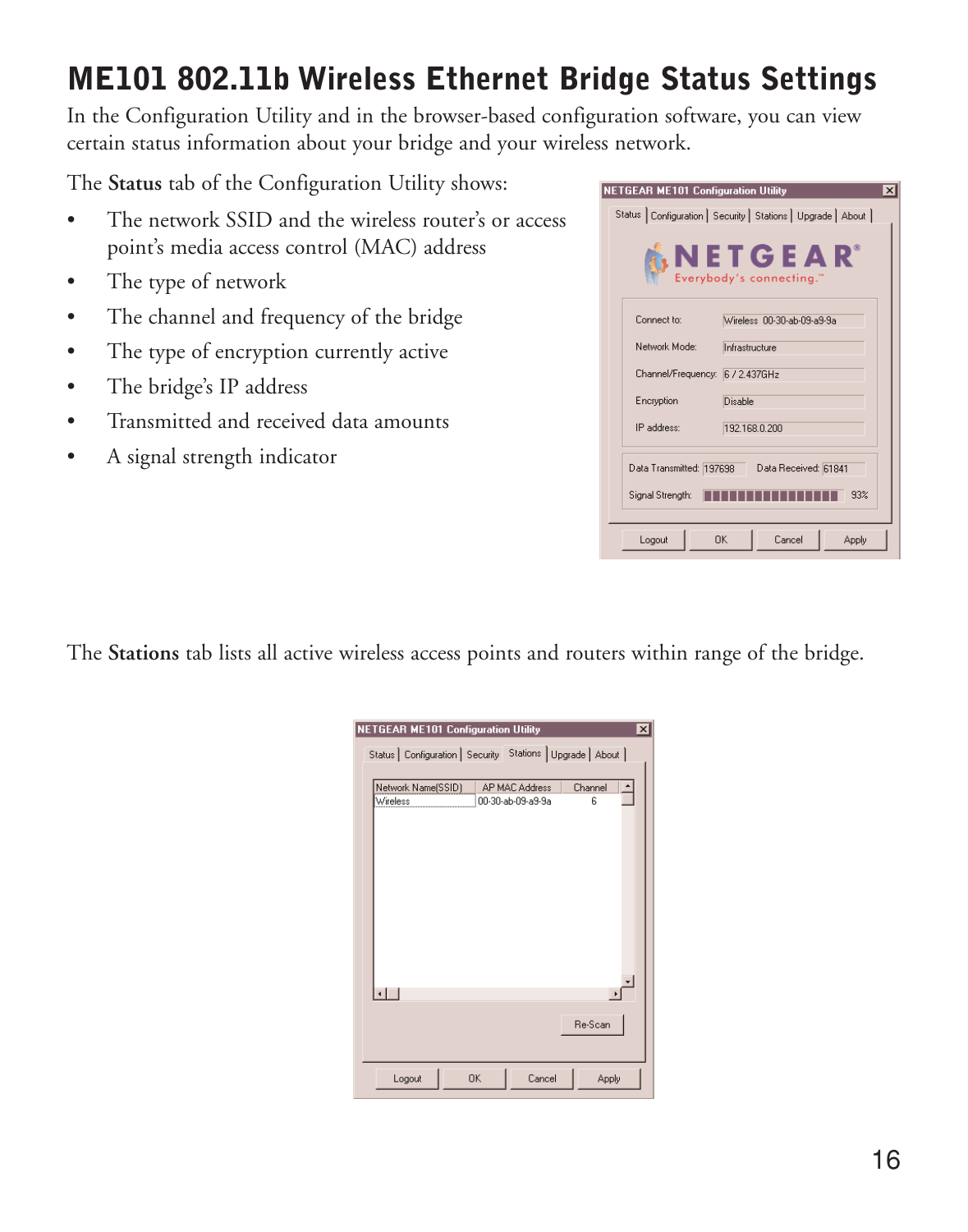The **About** tab gives specific information about the bridge like the model name, MAC address, and current firmware version.



The **Information** page of the browser-based configuration software shows the same settings as the Status and About tabs.

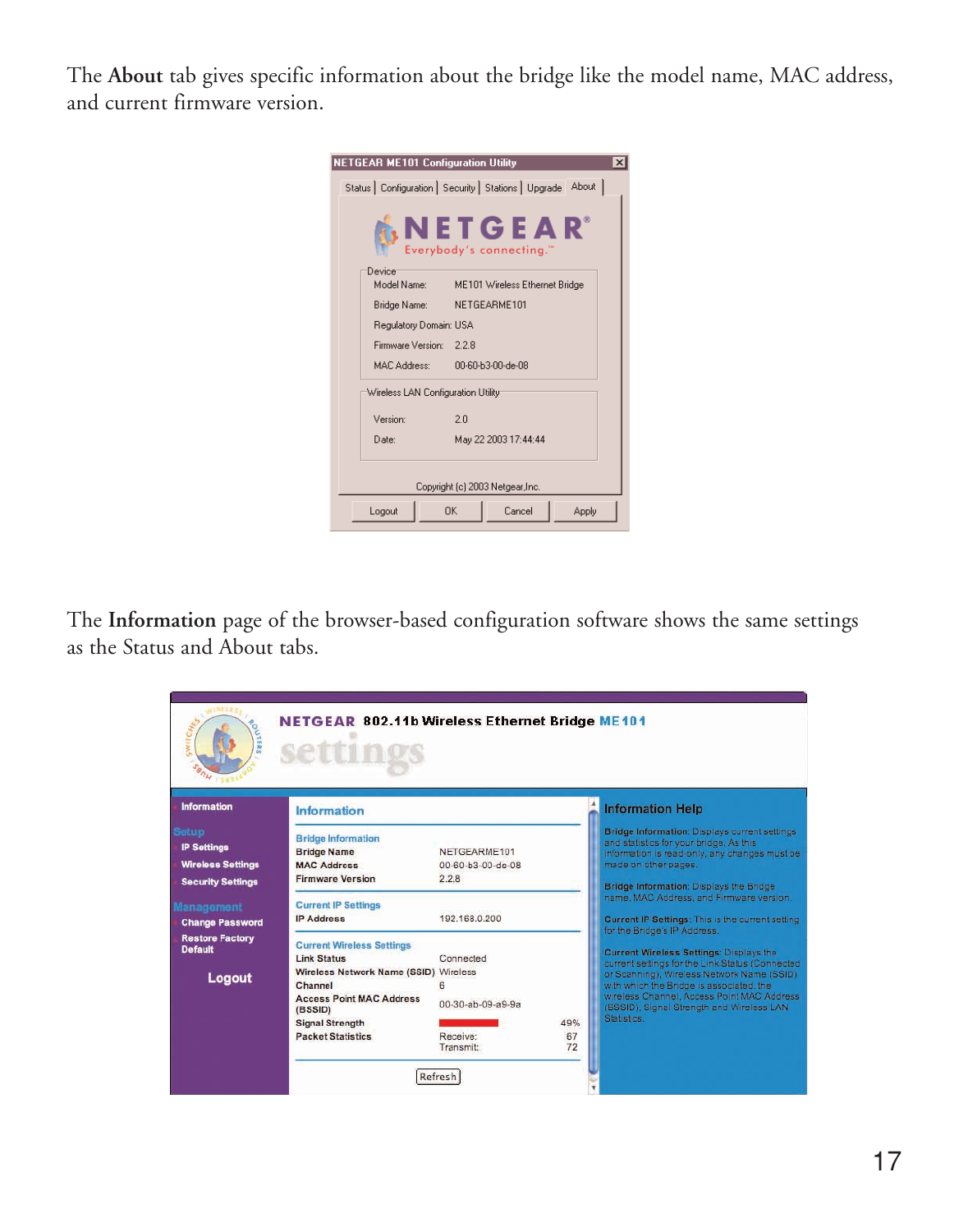# **Troubleshooting Tips**

If you have problems connecting to your wireless network, check these tips.

| <b>Symptom</b>                                                                                 | <b>Cause</b>                                                                            | <b>Solution</b>                                                                                                                                                                                                                                                           |
|------------------------------------------------------------------------------------------------|-----------------------------------------------------------------------------------------|---------------------------------------------------------------------------------------------------------------------------------------------------------------------------------------------------------------------------------------------------------------------------|
| The WLAN light<br>flashes and I can't<br>connect to the<br>wireless router or<br>access point. | The bridge is too far away<br>from the wireless router or<br>access point.<br><b>OR</b> | Move bridge and the wireless<br>router or access point closer<br>together.                                                                                                                                                                                                |
|                                                                                                | The bridge is not<br>configured correctly for<br>the network                            | Check the configuration utility for<br>the router or access point, to see if<br>it lists the ME101.                                                                                                                                                                       |
|                                                                                                |                                                                                         | Use the configuration utility for<br>the bridge to verify that the SSID,<br>country, and WEP settings match<br>those of the router or access point.                                                                                                                       |
|                                                                                                |                                                                                         | Make sure that the bridge's IP<br>subset address matches the IP<br>subset address of the router or<br>access point.                                                                                                                                                       |
| My gaming console<br>or remote computer<br>could not connect to<br>the Internet.               | The wireless access point<br>or router needs to be reset<br>to recognize the bridge.    | Turn off all devices. Then, power<br>$\bullet$<br>on the wireless router (or access<br>point) and power on the bridge.<br>Check that the bridge connects to<br>the wireless router or access point.<br>If it connects, power on the gaming<br>console or remote computer. |
|                                                                                                |                                                                                         | If the device is connected to a<br>hub, with power on, disconnect<br>everything from the hub. Re-<br>connect the ME101, then the<br>game console(s). Finally,<br>connect the other device(s).                                                                             |
|                                                                                                |                                                                                         | If the device is connected to a hub,<br>disconnect all the devices from the<br>hub. Connect the problem device<br>directly to the bridge.                                                                                                                                 |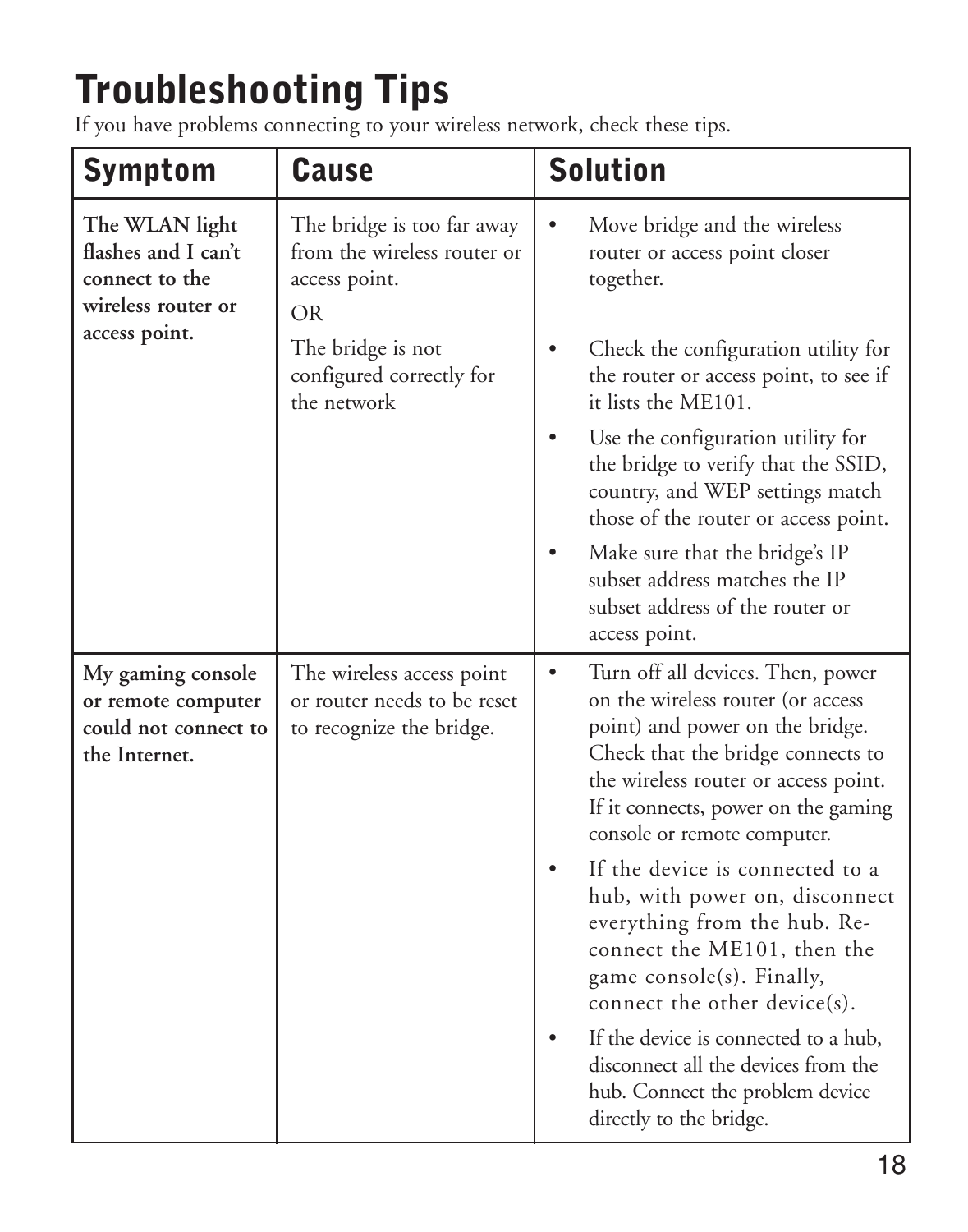| <b>Symptom</b>                                                                     | <b>Cause</b>                                                                             | <b>Solution</b>                                                                                                                                                                           |
|------------------------------------------------------------------------------------|------------------------------------------------------------------------------------------|-------------------------------------------------------------------------------------------------------------------------------------------------------------------------------------------|
| My bridge-enabled<br>computer could not<br>communicate with<br>my wireless-enabled | This most likely is a<br>network configuration<br>problem.                               | Check that the wireless-enabled<br>computer or printer is on the same<br>wireless network as the computer<br>using the bridge.                                                            |
| computer or printer.                                                               |                                                                                          | Make sure the Network Name<br>(SSID), WEP key (if WEP is<br>enabled) and country/region<br>selection are the same for all<br>devices connected to the same<br>wireless network.           |
|                                                                                    |                                                                                          | If the computer is connected to a<br>hub, disconnect all the devices from<br>the hub and connect the computer<br>directly to the bridge to see if it<br>works when directly connected.    |
| The Configuration<br>Utility cannot see<br>any bridge even<br>when I click Browse. | This could be a network<br>configuration problem or<br>a hardware connection<br>problem. | If the wireless LAN setting are<br>$\bullet$<br>correct, make sure all the devices<br>are on the same IP network.<br>Make sure the crossover cable that<br>connects your computer and the |
| <b>OR</b><br>I cannot access the<br>browser-based<br>configuration<br>software.    |                                                                                          | bridge is the right cable type.<br>Make sure the Ethernet cable<br>connectors are plugged into the<br>computer and bridge securely.<br>Reset to factory defaults. See<br>page 15.         |

**Note:** For more troubleshooting information, go to the NETGEAR, Inc. web site.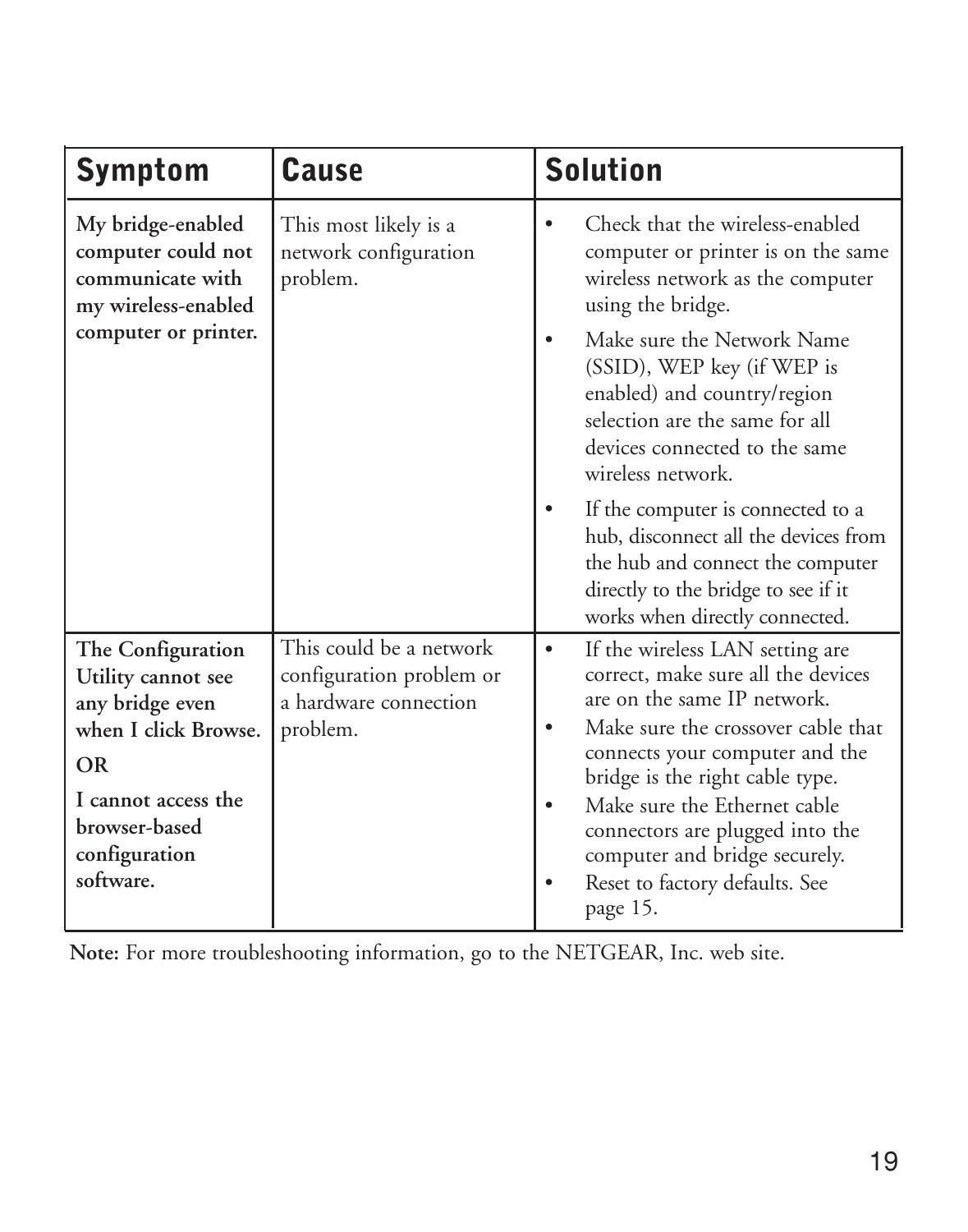#### **System Requirements**

To use the bridge in your network you must have:

- Wireless router or access point
- Network software (Windows, Mac OS®, Linux®, or UNIX®)
- Microsoft<sup>®</sup> Internet Explorer 5.0 or later; Netscape<sup>®</sup> 4.7 or later

#### **Bridge Specifications**

| Dimensions:           | W: 108.2 mm (4.26") D: 62.31 mm (2.45") H: 27.51 mm (1.08")                 |
|-----------------------|-----------------------------------------------------------------------------|
| Weight:               | $0.099$ kg $(0.219$ lbs.)                                                   |
| LAN:                  | 10BASE-T                                                                    |
| <b>WLAN:</b>          | 802.11b                                                                     |
| <b>Power Adapter:</b> | 5V AC, 2A with localized plug for North America, UK, Europe<br>or Australia |

#### **Environmental Specifications**

| <b>Operating temperature:</b> | $-10^{\circ}$ to 55 $^{\circ}$ C (14 $^{\circ}$ to 131 $^{\circ}$ F) |
|-------------------------------|----------------------------------------------------------------------|
| <b>Operating humidity:</b>    | 85% maximum relative humidity, noncondensing                         |
| Electromagnetic               |                                                                      |
| Emissions:                    | CE/LVD: EN 60950:1992+A1+A2+A3+A4+A11                                |
|                               | CE/EMC: EN 301489-17 V1.1.1: 09-2000                                 |
|                               | EN 301489-1 V1.3.1: 09-2001                                          |
|                               | CE/Radio: EN 300328-1 V1.3.1: 12-2001                                |
|                               | EN 300328-2 V1.2.1: 12-2001                                          |
|                               | FCC Part 15 Subpart C                                                |
|                               | FCC Part 15 Subpart B                                                |
| <b>Safety Certifications:</b> | UL 1950, C UL Marks, TUV (EN 60950)                                  |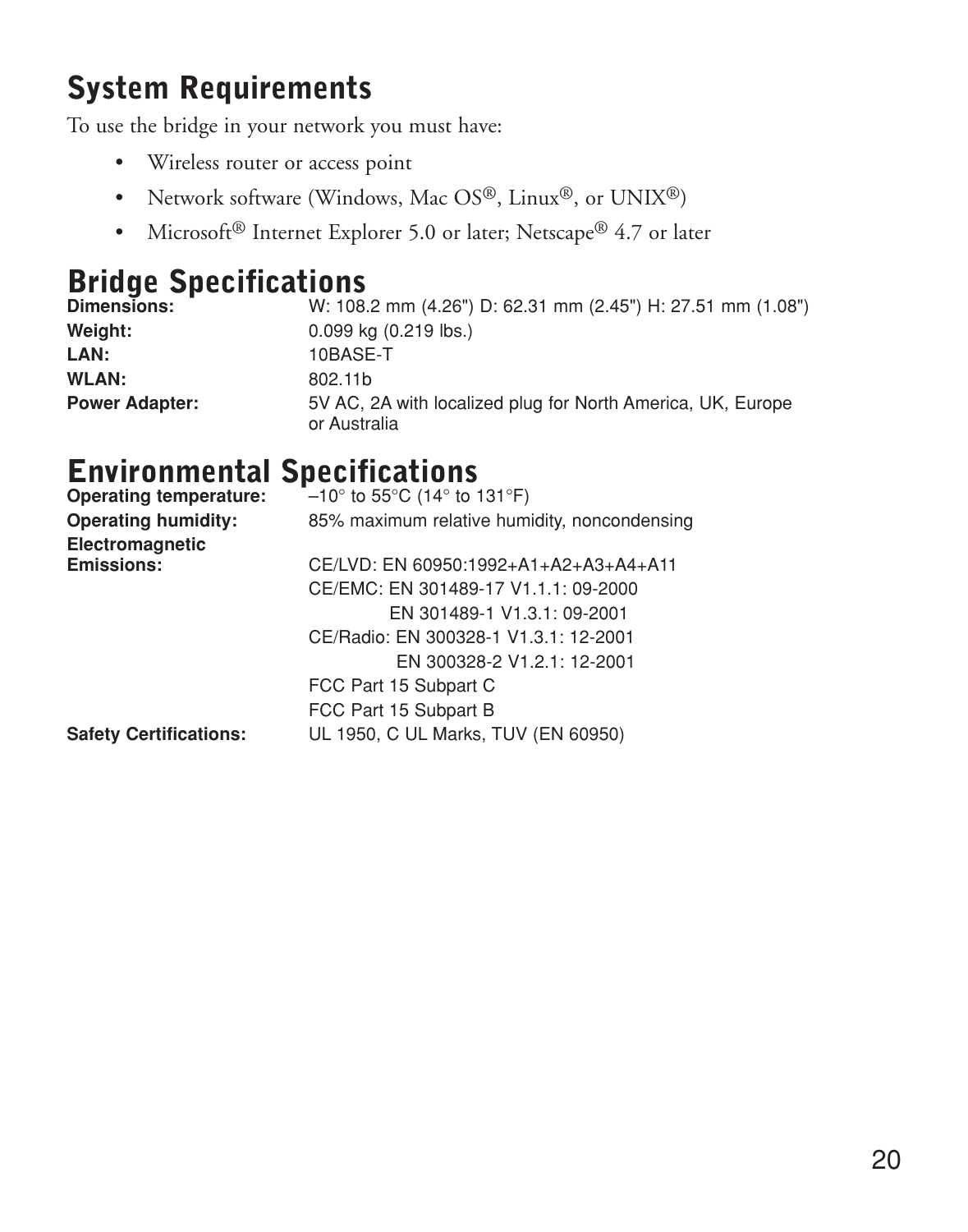## **CE Declaration of Conformity**

For the following equipment:

Wireless Ethernet Bridge ME101

is herewith confirmed to comply with the requirements set out in the Council Directive on the Approximation of the Laws of the Member States relating to Electromagnetic Compatibility (89/336/EEC), Low-voltage Directive (73/23/EEC) and the Amendment Directive (93/68/EEC). For the evaluation regarding the Directives, the following standards were applied:

- EN 60950:1992+A1+A2+A3+A4+A11 EN 300328-1 V1.3.1: 12-2001
- EN 301489-17 V1.1.1: 09-2000 EN 300328-2 V1.2.1: 12-2001
- EN 301489-1 V1.3.1: 09-2001

### **Déclaration de conformité CE**

Il est certifié que l'équipement suivant :

Wireless Ethernet Bridge ME101

est conforme aux exigences définies par la Directive du Conseil concernant le rapprochement des législations des États Membres relatives à la compatibilité électromagnétique (89/336/CEE), la Directive sur les basses tensions (73/23/CEE) et la Directive d'amendement (93/68/CEE). Les normes suivantes ont été appliquées pour évaluer la conformité à ces Directives :

- EN 60950:1992+A1+A2+A3+A4+A11 EN 300328-1 V1.3.1: 12-2001
- EN 301489-17 V1.1.1: 09-2000 EN 300328-2 V1.2.1: 12-2001
- EN 301489-1 V1.3.1: 09-2001

## **CE-Konformitätserklärung**

Für folgendes Gerät:

Wireless Ethernet Bridge ME101

wird hiermit bestätigt, dass das Gerät den Anforderungen der Richtlinie zur Angleichung der Rechtsvorschriften der Mitgliedstaaten in Bezug auf Elektromagnetische Verträglichkeit (89/336/EEC), Niederspannung (73/23/EEC) und der abgeänderten Verordnung (93/68/EEC) entspricht. Für die Bewertung der Richtlinien wurden folgende Standards angewandt:

- EN 60950:1992+A1+A2+A3+A4+A11 EN 300328-1 V1.3.1: 12-2001
- EN 301489-17 V1.1.1: 09-2000 EN 300328-2 V1.2.1: 12-2001
- EN 301489-1 V1.3.1: 09-2001
- -



 $\mathsf{CC}6000$ 

 $\mathsf{CC}60600$ 

- 
-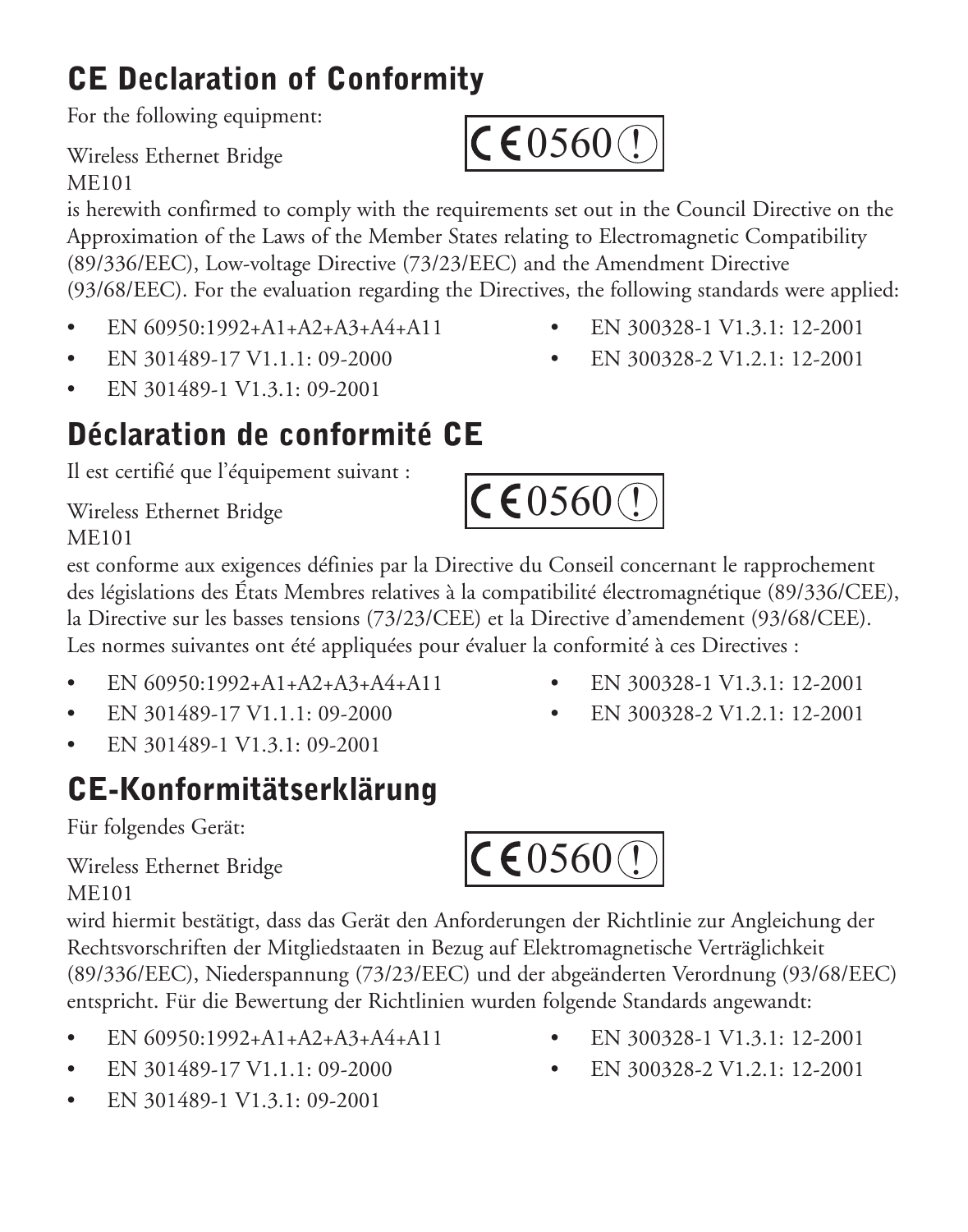#### **Statement of Conditions**

In the interest of improving internal design, operational function, and/or reliability, NETGEAR reserves the right to make changes to the products described in this document without notice.

NETGEAR does not assume any liability that may occur due to the use or application of the product(s) or circuit layout(s) described herein.

#### **Certificate of the Manufacturer/Importer**

It is hereby certified that the Model ME101 Wireless Ethernet Bridge has been suppressed in accordance with the conditions set out in the BMPT- AmtsblVfg 243/1991 and Vfg 46/1992. The operation of some equipment (for example, test transmitters) in accordance with the regulations may, however, be subject to certain restrictions. Please refer to the notes in the operating instructions.

Federal Office for Telecommunications Approvals has been notified of the placing of this equipment on the market and has been granted the right to test the series for compliance with the regulations.

#### **VCCI Statement**

This equipment is in the Class B category (information equipment to be used in a residential area or an adjacent area thereto) and conforms to the standards set by the Voluntary Control Council for Interference by Data Processing Equipment and Electronic Office Machines aimed at preventing radio interference in such residential areas. When used near a radio or TV receiver, it may become the cause of radio interference. Read instructions for correct handling.

#### **Federal Communications Commission (FCC) Compliance Notice: Radio Frequency Notice**

This device complies with part 15 of the FCC Rules. Operation is subject to the following two conditions:

- 1. This device may not cause harmful interference.
- 2. This device must accept any interference received, including interference that may cause undesired operation.

**Note:** This equipment has been tested and found to comply with the limits for a Class B digital device, pursuant to part 15 of the FCC Rules. These limits are designed to provide reasonable protection against harmful interference in a residential installation. This equipment generates, uses, and can radiate radio frequency energy and, if not installed and used in accordance with the instructions, may cause harmful interference to radio communications. However, there is no guarantee that interference will not occur in a particular installation. If this equipment does cause harmful interference to radio or television reception, which can be determined by turning the equipment off and on, the user is encouraged to try to correct the interference by one or more of the following measures: (1) Reorient or relocate the receiving antenna, (2) Increase the separation between the equipment and receiver, (3) Connect the equipment into an outlet on a circuit different from that to which the receiver is connected, (4) Consult the dealer or an experienced radio/TV technician for help.

#### **Federal Communications Commission (FCC) Radiation Exposure Statement**

This equipment complies with FCC radiation exposure limits set forth for an uncontrolled environment. In order to avoid the possibility of exceeding the FCC radio frequency exposure limits, human proximity to the antenna shall not be less than 20 cm (8 inches) during normal operation.

#### **Canadian Department of Communications Radio Interference Regulations**

This digital apparatus (Model ME101 Wireless Ethernet Bridge) does not exceed the Class B limits for radio-noise emissions from digital apparatus as set out in the Radio Interference Regulations of the Canadian Department of Communications.